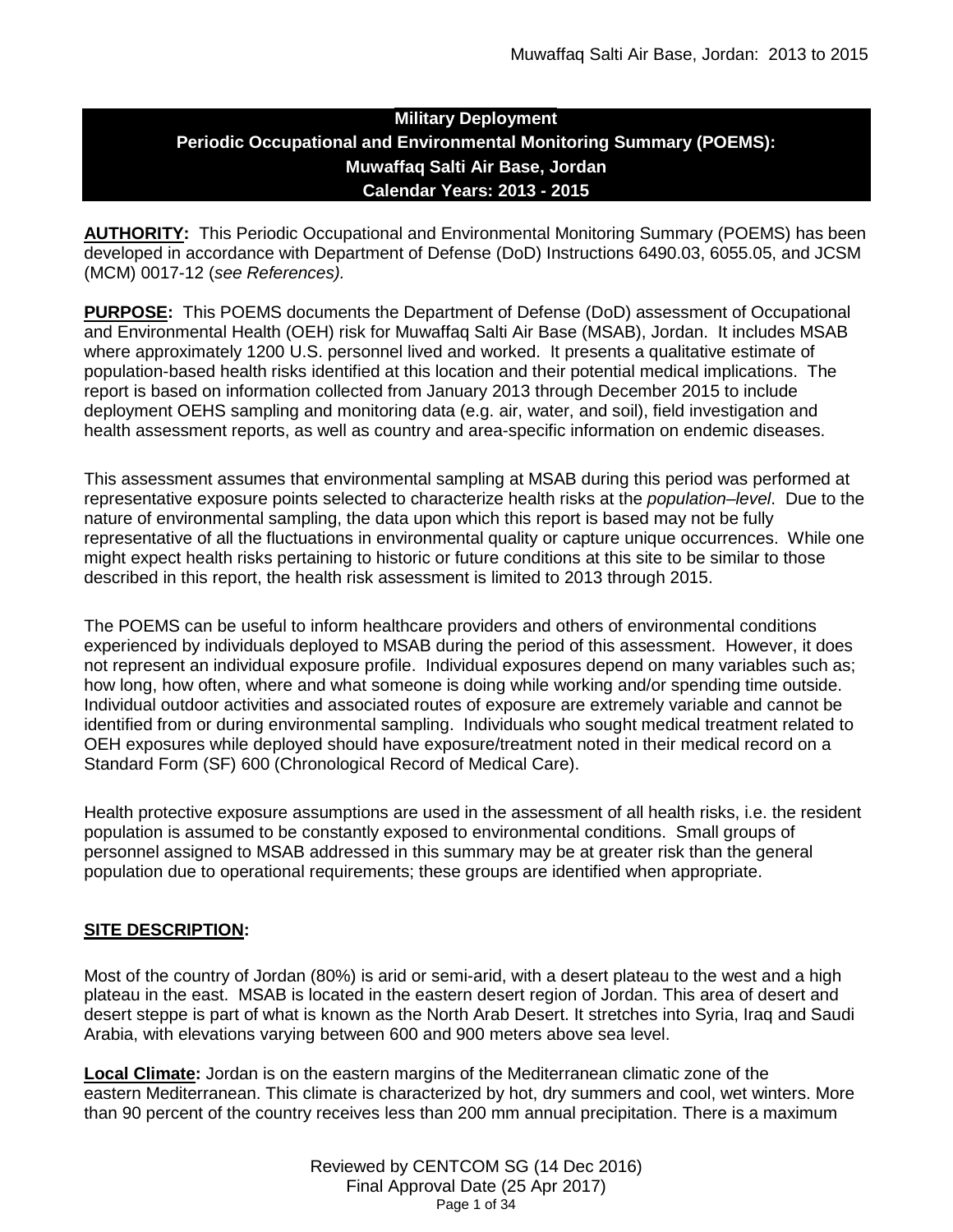annual rainfall of 600 mm in the north-west corner of the country. Average temperatures show a reverse pattern: they increase rapidly from the dissected plateaus to the very low level graben, increase gradually from the dissected plateau to the eastern margins of the eastern desert, and decrease gradually from north to south in line with increasing altitude. The highest annual and monthly values for evapotranspiration are in the desert with an annual total of 2,427 mm for Ma´an and 2,325 mm for Rweishid in the northeast. In the highlands, values vary from 1,485 mm at Rabba to 1,343 mm at Shoubak. Highest monthly precipitation values occur in July and the lowest in January for all the country.

**SUMMARY:** Conditions with an estimated health risk of moderate or greater are summarized in Table 1. Table 2 provides population based risk estimates for identified OEH conditions at MSAB. As indicated in the detailed sections that follow Table 2, controls established to reduce health risk were factored into this assessment. In some cases, e.g. ambient air, specific controls are noted, but not routinely available/feasible.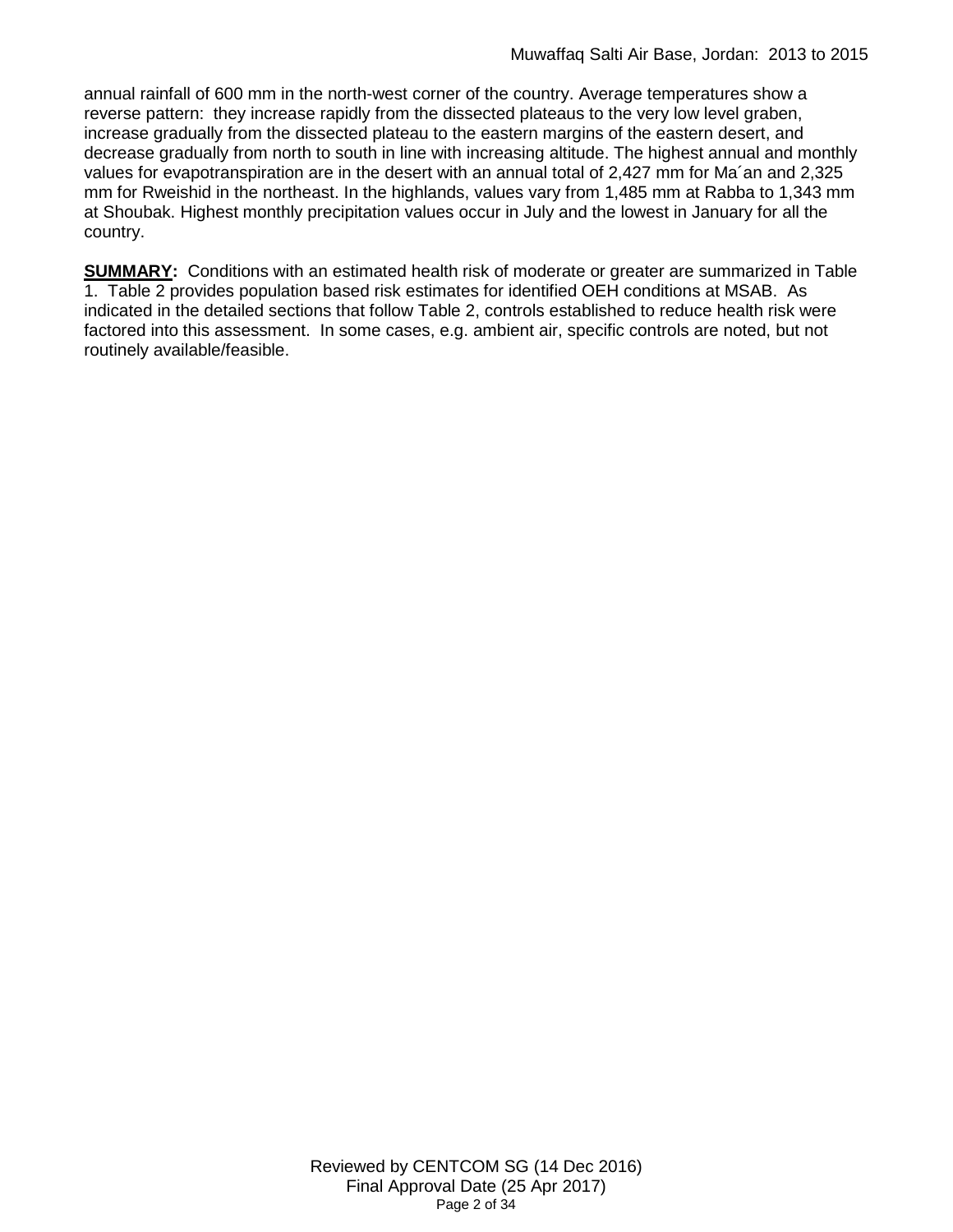# **POEMS Table 1: Summary of Occupational and Environmental Conditions with MODERATE or Greater Health Risk**

#### *Short-Term Health Risks & Medical Implications:*

Exposures associated with the following environmental stressors may be associated with potential acute health effects in some personnel during deployment at MSAB:

Air Quality: For particulate matter less than 10 micrometers in diameter (PM10) and for PM less than 2.5 micrometers in diameter, i.e., PM2.5. Sampling indicates during dust storms PM2.5 were over the short-term limit for critical effects with 1 year exposure. PM2.5 sampling results for routine (non-dust storm days) were under all other standards. However, exposures may result in mild to more serious short-term health effects (e.g., eye, nose or throat and lung irritation) in some personnel while at this site, particularly exposures to high levels of dust such as during high winds or dust storms. For PM10 and PM2.5, certain subgroups of the deployed forces (e.g., those with pre-existing asthma/cardio-pulmonary conditions) are at greatest risk of developing notable health effects. Although most effects from exposure to particulate matter should have resolved post-deployment, providers should be prepared to consider the relationship between deployment exposures and current complaints. Some individuals may have sought treatment for acute respiratory irritation during their time at MSAB. Personnel who reported with symptoms or required treatment while at this site should have exposure and treatment noted in medical record (e.g., electronic medical record and/or on a Standard Form (SF) 600 (Chronological Record of Medical Care).

Food/Waterborne Diseases (e.g., bacterial and protozoal diarrhea, hepatitis A, typhoid fever, diarrhea-protozoal): If ingesting local food and water, health effects can temporarily incapacitate personnel (diarrhea) or result in prolonged illness (hepatitis A, typhoid fever, brucellosis). Risks from food/waterborne diseases are actively reduced with preventive medicine controls and mitigation, which includes hepatitis A and typhoid fever vaccinations, drinking and eating from approved sources in accordance with current USCENTCOM policy and providing medical intelligence briefings to all arriving personnel.

Other Endemic Diseases (e.g., cutaneous leishmaniasis, sandfly fever, rickettsioses leptospirosis, schistosomiasis, Q fever): Vector-borne endemic diseases (cutaneous leishmaniasis, sandfly fever and rickettsioses). These diseases may constitute a moderate risk due to exposure to biting vectors; risk reduced to low by proper wear of permethrin-treated uniform and bednets in conjunction with the application of DEET repellent to exposed skin. Water contact diseases (leptospirosis, schistosomiasis) activities involving extensive contact with surface water may increase risk. Animal contact diseases (Q fever), pose year-round risk. Animal contact disease risks are mitigated by briefing personnel on CENTCOM General Order 1.C as well as informing personnel of health implications and avoidance techniques.

Heat Stress: For heat stress, risk can be greater for susceptible persons including those older than 45, of low fitness level, unacclimatized, or with underlying medical conditions. Risks from heat stress may have been reduced with preventive medicine controls, work-rest cycles, and mitigation.

#### *Long-Term Health Risks & Medical Implications:*

Exposures associated with the following environmental stressors may be associated with potential chronic health effects in some personnel after deployment at MSAB:

Air Quality: Although fine particulate matter less than 10 micrometers in diameter (PM<sub>10</sub>) was not evaluated for long-term risk due to no available health guidelines, and data were insufficient to characterize long-term health risk from particulate matter 2.5 micrometers in diameter ( $PM_{2.5}$ ), the area was a dusty desert environment. Inhalation exposure to high levels of dust, PM<sub>10</sub>, and PM<sub>2.5</sub> was increased during high winds or dust storms, it is considered possible that some otherwise healthy personnel who were exposed for a long-term period to dust and particulate matter could develop certain health conditions (e.g., reduced lung function, cardiopulmonary disease). Personnel with a history of asthma or cardiopulmonary disease could potentially be more likely to develop such chronic health conditions. While the dust and particulate matter exposures were acknowledged, at this time there were no specific recommended, post-deployment medical surveillance evaluations or treatments. Providers should still consider overall individual health status (e.g., any underlying conditions/susceptibilities) and any potential unique individual exposures (such as occupational or specific personal dosimeter data) when assessing individual concerns. Certain individuals may need to be followed/evaluated for specific occupational exposures/injuries (e.g., annual audiograms as part of the medical surveillance for those enrolled in the Hearing Conservation Program; and personnel covered by Respiratory Protection Program and/or Hazardous Waste/Emergency Responders Medical Surveillance).

Leishmaniasis-Visceral Infection: Leishmaniasis is transmitted by sand flies. Visceral leishmaniasis (a more latent form of the disease) causes a severe febrile illness, which typically requires hospitalization with convalescence over 7 days. The leishmaniasis parasites may survive for years in infected individuals. Consequently, this infection may go unrecognized until infections become symptomatic years later.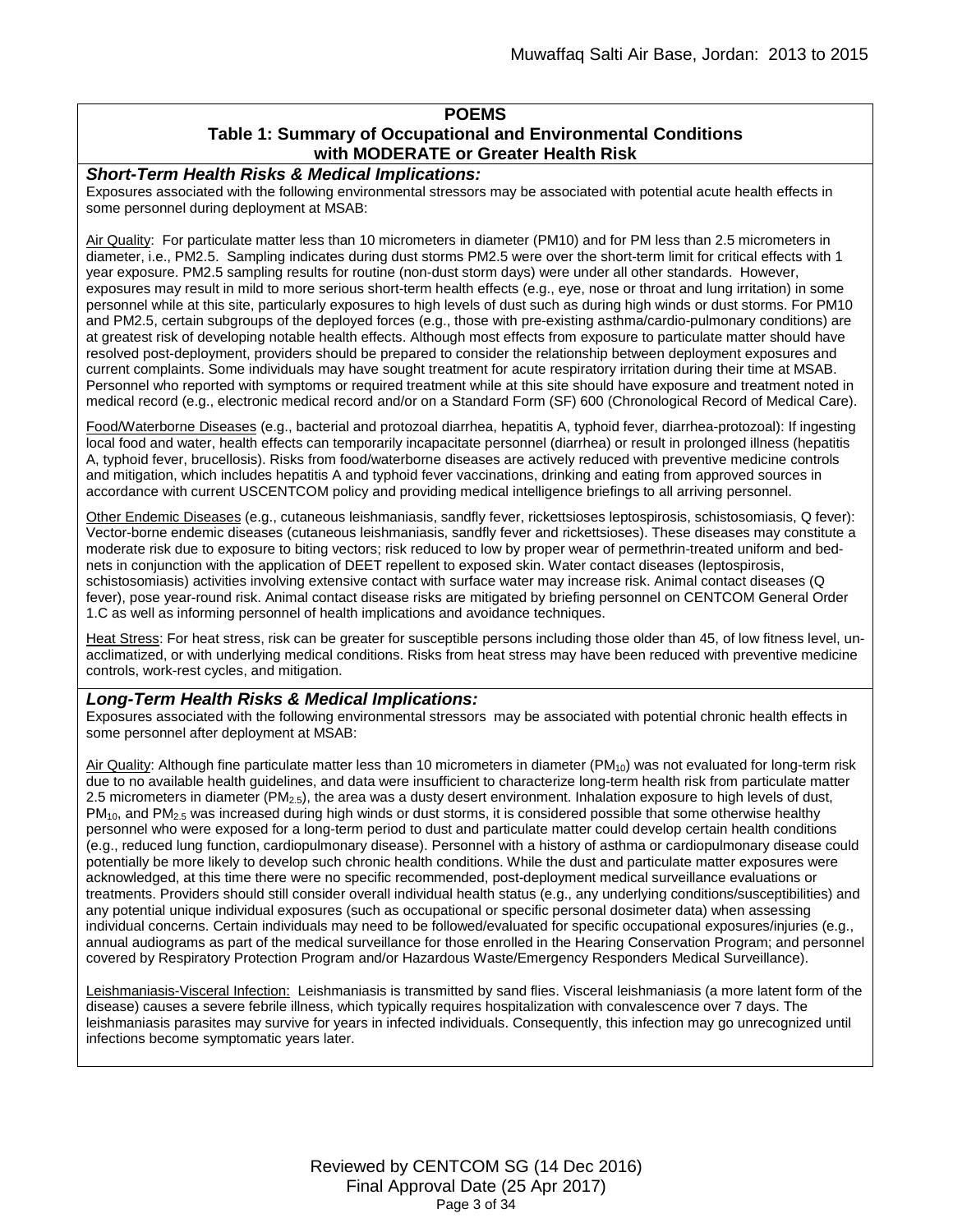<span id="page-3-0"></span>

|                                                                              | Table 2: Population-Based Health Risk Estimates - MSAB <sup>1, 2</sup>                                                                                                                                                                                                                                                                                                                                                                                                                                                                                                                                                                                                                                             |                                                                                                                                                                                                       |                                                                                                                                                                                              |  |  |  |
|------------------------------------------------------------------------------|--------------------------------------------------------------------------------------------------------------------------------------------------------------------------------------------------------------------------------------------------------------------------------------------------------------------------------------------------------------------------------------------------------------------------------------------------------------------------------------------------------------------------------------------------------------------------------------------------------------------------------------------------------------------------------------------------------------------|-------------------------------------------------------------------------------------------------------------------------------------------------------------------------------------------------------|----------------------------------------------------------------------------------------------------------------------------------------------------------------------------------------------|--|--|--|
| Source of Identified Health Risk <sup>3</sup>                                | <b>Unmitigated Health Risk</b><br><b>Control Measures</b><br><b>Residual Health Risk</b><br>Estimate <sup>4</sup><br>Estimate <sup>4</sup><br>Implemented <sup>5</sup>                                                                                                                                                                                                                                                                                                                                                                                                                                                                                                                                             |                                                                                                                                                                                                       |                                                                                                                                                                                              |  |  |  |
| <u>Air</u>                                                                   |                                                                                                                                                                                                                                                                                                                                                                                                                                                                                                                                                                                                                                                                                                                    |                                                                                                                                                                                                       |                                                                                                                                                                                              |  |  |  |
| Particulate matter less than 10 microns<br>in diameter (PM <sub>10</sub> )   | Short-term: Low (as per risk<br>assessment of the data). Daily<br>levels vary, acute health effects<br>(e.g., upper respiratory tract<br>irritation) more pronounced<br>during peak days. More serious<br>effects are possible in<br>susceptible persons (e.g., those<br>with asthma/existing respiratory<br>diseases).<br>Long-term: Health guidelines                                                                                                                                                                                                                                                                                                                                                            | Most personnel lived<br>and worked in air<br>conditioned buildings<br>or tents.<br>For those not working<br>in air condition<br>spaces, time outdoors<br>was minimized and<br>tent flaps kept closed. | Short-term: Control<br>measures have<br>limited efficacy for<br>particulate matter.<br>Thus the residual risk<br>may be similar or<br>identical to<br>unmitigated risk.<br>Long-term: Health |  |  |  |
|                                                                              | not defined.                                                                                                                                                                                                                                                                                                                                                                                                                                                                                                                                                                                                                                                                                                       |                                                                                                                                                                                                       | guidelines not<br>defined.                                                                                                                                                                   |  |  |  |
|                                                                              | Short-term: The health risk<br>associated with typical PM <sub>2.5</sub><br>exposures was moderate. The<br>majority of the time no acute<br>health effects such as eye,<br>nose, or throat irritation from<br>exposure was anticipated to<br>have occurred. Mild acute<br>(short-term) health effects were<br>possible for those individuals<br>who spent much of their time<br>outdoors. Existing medical<br>conditions (e.g., asthma or<br>respiratory diseases) may be<br>exacerbated.                                                                                                                                                                                                                          |                                                                                                                                                                                                       | Short-term: Moderate<br>Particulate matter<br>control measures<br>have limited efficacy.<br>Thus the residual risk<br>may be similar or<br>identical to<br>unmitigated risk.                 |  |  |  |
| Particulate matter less than 2.5 microns<br>in diameter (PM <sub>2.5</sub> ) | Long-term: The health risk<br>associated with typical PM2.5<br>exposures was moderate.<br>During periods of low risk, no<br>anticipated chronic health<br>effects from PM <sub>2.5</sub> were<br>anticipated to have occurred.<br>At the moderate risk level, a<br>small percentage of individuals<br>may have been at increased risk<br>of developing chronic health<br>conditions. These conditions<br>include reduced lung function,<br>chronic bronchitis, chronic<br>obstructive pulmonary disease<br>(COPD), asthma, and other<br>cardiopulmonary diseases.<br>Those with a history of asthma<br>or pre-existing cardiopulmonary<br>disease had a higher risk for<br>developing these chronic<br>conditions. | Strenuous physical<br>activities were limited<br>when air quality was<br>poor. Time was<br>minimized outdoors,<br>and windows and tent<br>flaps were kept<br>closed.                                  | Long-term: Moderate<br>Particulate matter<br>control measures<br>have limited efficacy.<br>Thus the residual risk<br>may be similar or<br>identical to<br>unmitigated risk.                  |  |  |  |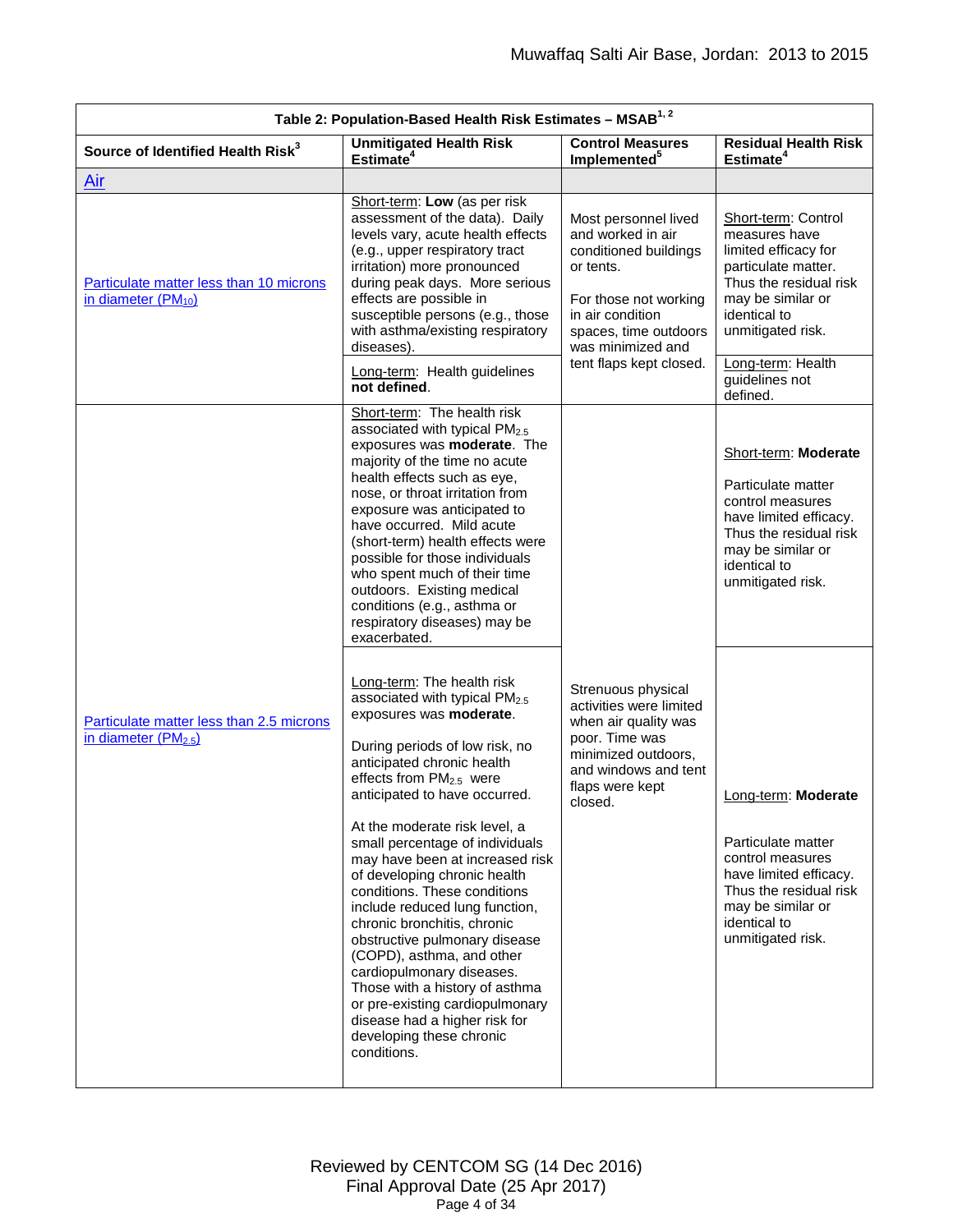<span id="page-4-5"></span><span id="page-4-4"></span><span id="page-4-3"></span><span id="page-4-2"></span><span id="page-4-1"></span><span id="page-4-0"></span>

| Table 2: Population-Based Health Risk Estimates - MSAB <sup>1, 2</sup> |                                                                                                                                                                                                                                                                                   |                                                                                                                              |                                                                                                                                                          |  |
|------------------------------------------------------------------------|-----------------------------------------------------------------------------------------------------------------------------------------------------------------------------------------------------------------------------------------------------------------------------------|------------------------------------------------------------------------------------------------------------------------------|----------------------------------------------------------------------------------------------------------------------------------------------------------|--|
| Source of Identified Health Risk <sup>3</sup>                          | <b>Unmitigated Health Risk</b><br>Estimate <sup>4</sup>                                                                                                                                                                                                                           | <b>Control Measures</b><br>Implemented <sup>5</sup>                                                                          | <b>Residual Health Risk</b><br>Estimate <sup>4</sup>                                                                                                     |  |
| <b>Airborne Metals</b>                                                 | Short-term: $Low - PM_{2.5}$<br>samples have identified trace<br>amounts of Chromium,<br>Strenuous physical<br>Manganese, Nickel, and Lead in<br>activities limited when<br>the air especially during dust<br>air quality is poor;<br>storms.<br>windows and doors<br>are closed. |                                                                                                                              | For metals associated<br>with ambient dust,<br>control measures<br>have limited efficacy.<br>Thus the residual risk<br>may be similar or<br>identical to |  |
|                                                                        | Long-term: Low                                                                                                                                                                                                                                                                    |                                                                                                                              | unmitigated risk.                                                                                                                                        |  |
|                                                                        | Short-term: Low                                                                                                                                                                                                                                                                   | Strenuous physical<br>activities limited when<br>air quality is poor;<br>windows and doors                                   | Short-term: Low                                                                                                                                          |  |
| <b>Volatile Organic Compounds (VOC)</b>                                | Long-term: Low                                                                                                                                                                                                                                                                    | are closed.<br>Fuel spills cleaned up<br>quickly when they<br>occur.                                                         | Long-term: Low                                                                                                                                           |  |
| Soil                                                                   |                                                                                                                                                                                                                                                                                   |                                                                                                                              |                                                                                                                                                          |  |
| Soil                                                                   | Short-term: None evaluated.<br>Currently soil sampling data is<br>not evaluated for short term<br>(acute) health risks.                                                                                                                                                           | Fuel spills cleaned up<br>quickly if they occur.                                                                             | Short-term: None<br>evaluated.                                                                                                                           |  |
|                                                                        | Long-term: None based on<br>available data.                                                                                                                                                                                                                                       |                                                                                                                              | Long-term: None<br>based on available<br>data.                                                                                                           |  |
| Water                                                                  |                                                                                                                                                                                                                                                                                   |                                                                                                                              |                                                                                                                                                          |  |
|                                                                        | Short-term: Low - U.S. Army<br>Veterinarian approved bottled<br>water and ice.                                                                                                                                                                                                    | U.S. Army Veterinary<br>Command approved<br>bottled water and ice.                                                           | Short-term: Low                                                                                                                                          |  |
| <b>Consumed Water (Water Used for</b><br>Drinking)                     | Long-term: Low - U.S. Army<br>Veterinarian approved bottled<br>water and ice.                                                                                                                                                                                                     | Active and ongoing<br>drinking water<br>surveillance program.                                                                | Long-term: Low                                                                                                                                           |  |
| Water used for other purposes (non-<br>drinking)                       | Short-term: Low - Radium -<br>226/228 levels above MEG of<br>15 pCi/L. However, since the<br>water is not used for<br>consumption, there is no effect<br>on health. This is naturally<br>occurring radiation within the<br>ground water.                                          | Water surveillance<br>programs which<br>routinely monitor for<br>disinfectant residual,<br>bacteriological<br>contamination, | Short-term: Low -<br>Based on the limited<br>potential for ingestion<br>of untreated water.                                                              |  |
|                                                                        | Long-term: Low - Radium -<br>226/228 levels above MEG of15<br>pCi/L. However, since the water<br>is not used for consumption,<br>there is no effect on health.                                                                                                                    | radionuclides, metals,<br>and other<br>constituents.                                                                         | Long-term: Low                                                                                                                                           |  |
| <b>Military Unique</b>                                                 |                                                                                                                                                                                                                                                                                   |                                                                                                                              |                                                                                                                                                          |  |
| Chemical Biological, Radiological<br>Nuclear (CBRN) Weapons            | None identified                                                                                                                                                                                                                                                                   | N/A                                                                                                                          | None identified                                                                                                                                          |  |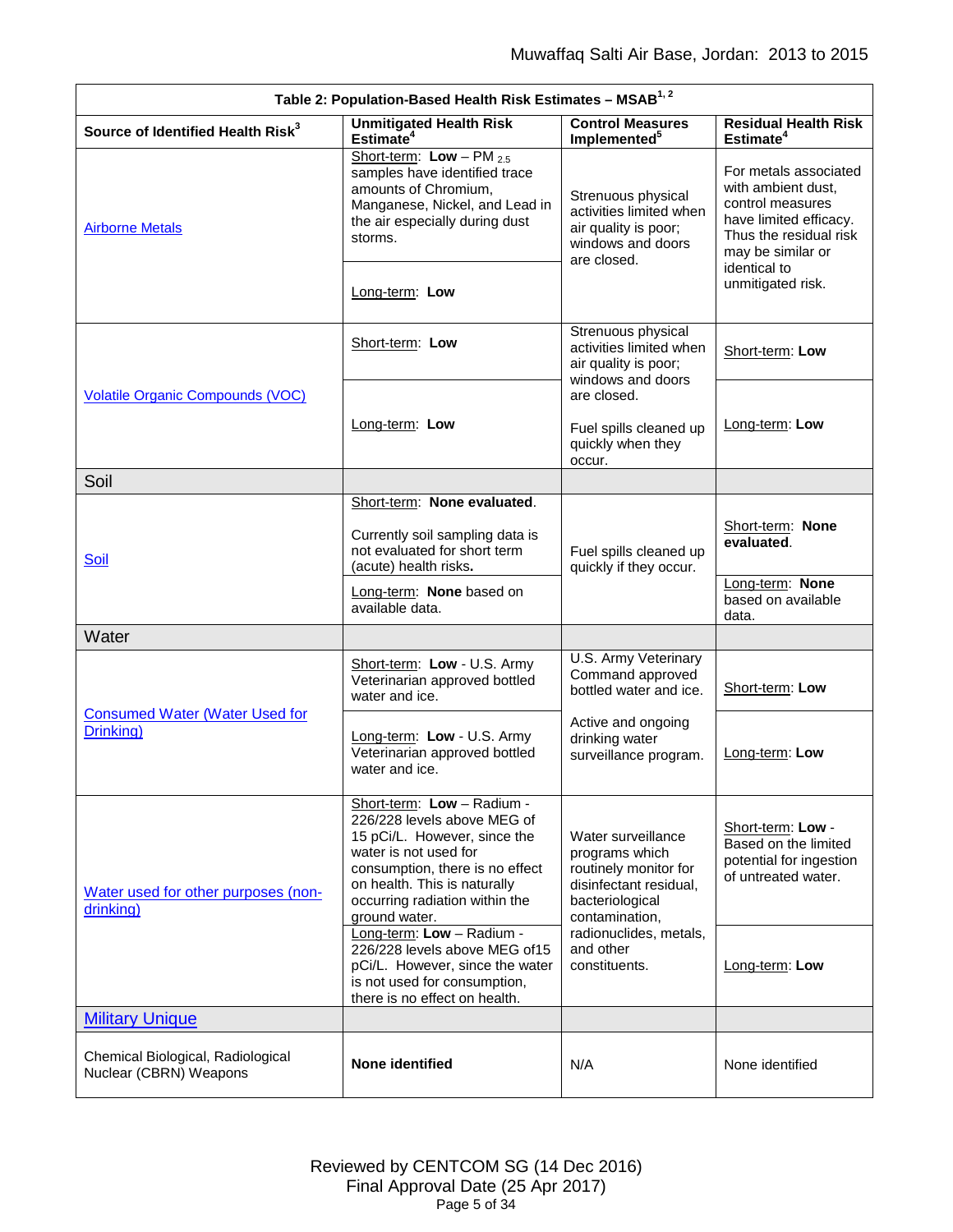<span id="page-5-1"></span><span id="page-5-0"></span>

| Table 2: Population-Based Health Risk Estimates - MSAB <sup>1,2</sup>                  |                                                                                                                                                                                                                                                                                                                                                                                                           |                                                                                                                                                                                                                                                           |                                                                                                                     |  |
|----------------------------------------------------------------------------------------|-----------------------------------------------------------------------------------------------------------------------------------------------------------------------------------------------------------------------------------------------------------------------------------------------------------------------------------------------------------------------------------------------------------|-----------------------------------------------------------------------------------------------------------------------------------------------------------------------------------------------------------------------------------------------------------|---------------------------------------------------------------------------------------------------------------------|--|
| Source of Identified Health Risk <sup>3</sup>                                          | <b>Unmitigated Health Risk</b><br>Estimate <sup>4</sup>                                                                                                                                                                                                                                                                                                                                                   | <b>Control Measures</b><br>Implemented <sup>5</sup>                                                                                                                                                                                                       | <b>Residual Health Risk</b><br>Estimate <sup>4</sup>                                                                |  |
| Depleted Uranium (DU)                                                                  | None identified                                                                                                                                                                                                                                                                                                                                                                                           | N/A                                                                                                                                                                                                                                                       | None identified                                                                                                     |  |
| Ionizing Radiation                                                                     | None identified                                                                                                                                                                                                                                                                                                                                                                                           | N/A                                                                                                                                                                                                                                                       | None identified                                                                                                     |  |
| Non-ionizing Radiation                                                                 | Short-term: Low                                                                                                                                                                                                                                                                                                                                                                                           | Positioned antennas<br>so they are only<br>accessible to trained                                                                                                                                                                                          | Short-term: Low                                                                                                     |  |
|                                                                                        | Long-term: Low                                                                                                                                                                                                                                                                                                                                                                                            | individuals.                                                                                                                                                                                                                                              | Long-term: Low                                                                                                      |  |
| <b>Endemic Disease</b>                                                                 | Note: Residual risk for all categories is based on efficacy of control measure as<br>evidenced by lack of disease(s) reported in various medical surveillance data<br>bases e.g, TMDS, MERS, DRSi.                                                                                                                                                                                                        |                                                                                                                                                                                                                                                           |                                                                                                                     |  |
| Gastrointestinal<br>(same as Food borne/Waterborne (e.g.,<br>diarrhea-bacteriological) | Short-term: High. If ingesting<br>unapproved local food/water,<br>the health effects can<br>temporarily incapacitate<br>personnel (diarrhea) or result in<br>prolonged illness (hepatitis A,<br>typhoid fever, brucellosis,<br>hepatitis E). Viral gastroenteritis<br>can present due to a high rate of<br>personnel turnover and shared<br>dining, berthing, bathroom<br>facilities, and working spaces. | <b>Standard Preventive</b><br><b>Medicine Measures:</b><br>immunizations<br>(Hepatitis A and<br>typhoid fever), the<br>consumption of food<br>and water from<br>approved sources,<br>and habitability<br>inspections to ensure<br>cleanliness/sanitation. | Short-term: Low.<br>Based on disease<br>incident reporting from<br>Jordan and DNBI data<br>from MSAB.               |  |
|                                                                                        | Long-term: Low since the<br>majority of gastrointestinal<br>diseases do not cause<br>prolonged illness.                                                                                                                                                                                                                                                                                                   |                                                                                                                                                                                                                                                           | Long-term: Low<br>based on disease<br>incident reporting from<br>Jordan.                                            |  |
| <b>Arthropod Vector Borne</b>                                                          | Short-term: Low. Competent<br>vectors (in very low numbers)<br>and reservoirs for diseases are<br>present for sandfly fever,<br>Leishmaniasis, West Nile fever,<br>rickettsioses, sindbis, Crimean-<br>Congo haemorrhagic fever, and<br>plague.                                                                                                                                                           | <b>Standard Preventive</b><br><b>Medicine Measures:</b><br>proper wearing of<br>insecticide-treated<br>uniforms and the<br>application of insect<br>repellent to the skin,<br>chemoprophylaxis in                                                         | Short-term: Low to<br>none for all vector-<br>borne diseases based<br>on disease incident<br>reporting from Jordan. |  |
|                                                                                        | Long-term: Low. It is possible to<br>be infected during deployment<br>with leishmaniasis, but not to<br>have a clinically evident disease<br>until redeployed.                                                                                                                                                                                                                                            | accordance with<br>COCOM policy,<br>removal of vector<br>harborages within<br>camps, and the<br>application of<br>pesticides.                                                                                                                             | Long-term: Low<br>based on disease<br>incident reporting from<br>Jordan.                                            |  |
| <b>Water-Contact</b><br>(e.g. wading, swimming)                                        | Short-term: Low. The<br>occurrence of flooding after<br>heavy rainfall can facilitate the<br>spread of leptospirosis already<br>present in the soil<br>Long-term: Low based on                                                                                                                                                                                                                            | Avoidance of fresh<br>water sources, such<br>as puddles/ standing<br>water, drainage<br>areas, etc.                                                                                                                                                       | Short-term: Low<br>based on disease<br>incident reporting from<br>Jordan.<br>Long-term: Low                         |  |
|                                                                                        | disease incident reporting from<br>Jordan.                                                                                                                                                                                                                                                                                                                                                                |                                                                                                                                                                                                                                                           | based on disease<br>incident reporting from<br>Jordan.                                                              |  |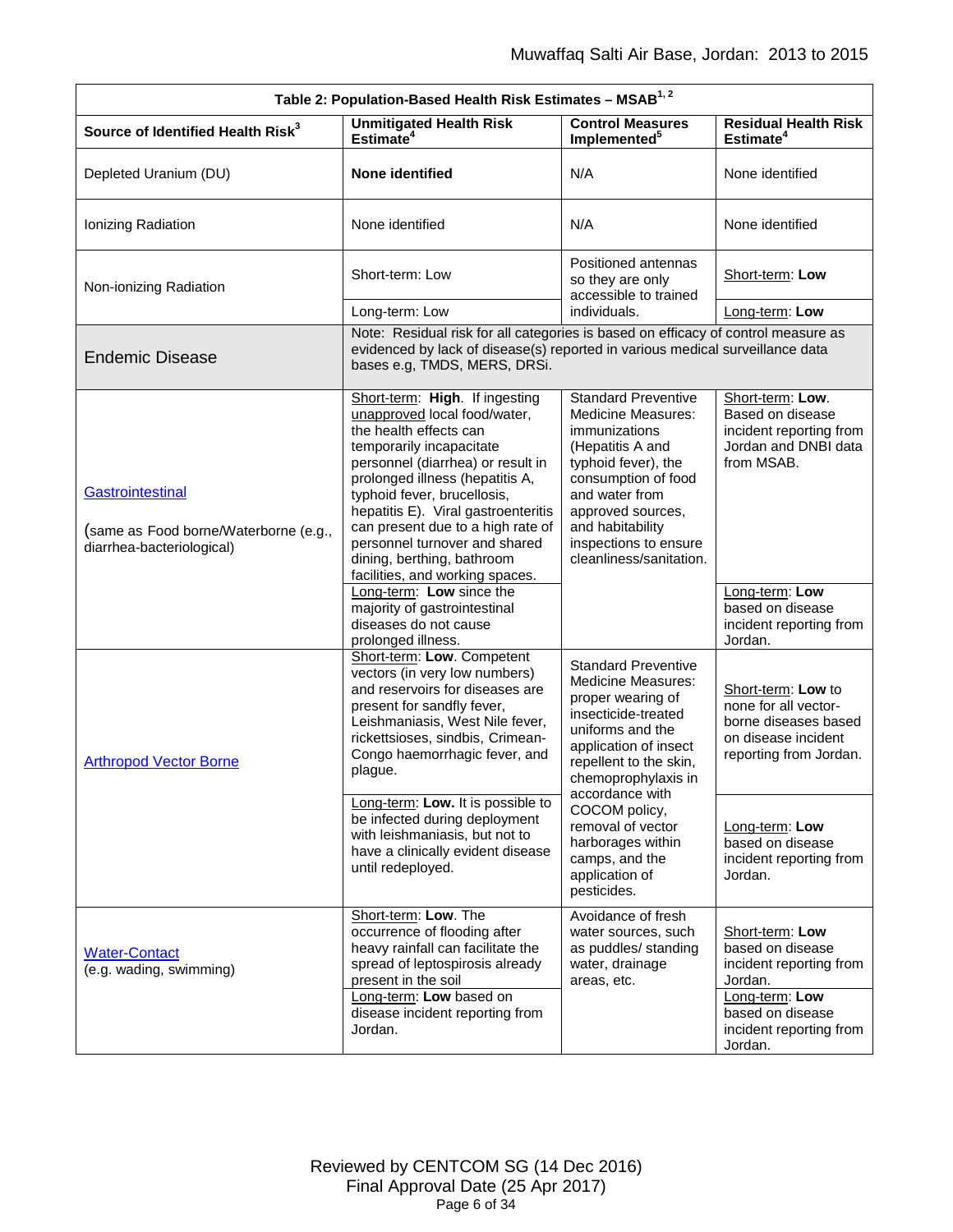<span id="page-6-3"></span><span id="page-6-2"></span><span id="page-6-1"></span><span id="page-6-0"></span>

|                                               | Table 2: Population-Based Health Risk Estimates - MSAB <sup>1, 2</sup>                                                                                                                                                                                                                          |                                                                                                                                                                                                                                         |                                                                             |
|-----------------------------------------------|-------------------------------------------------------------------------------------------------------------------------------------------------------------------------------------------------------------------------------------------------------------------------------------------------|-----------------------------------------------------------------------------------------------------------------------------------------------------------------------------------------------------------------------------------------|-----------------------------------------------------------------------------|
| Source of Identified Health Risk <sup>3</sup> | <b>Unmitigated Health Risk</b><br>Estimate <sup>4</sup>                                                                                                                                                                                                                                         | <b>Control Measures</b><br>Implemented <sup>5</sup>                                                                                                                                                                                     | <b>Residual Health Risk</b><br>Estimate <sup>4</sup>                        |
| <b>Respiratory</b>                            | Short-term: Low. The high rate<br>of personnel turnover, shared<br>dining, berthing, recreational<br>facilities, and working spaces<br>may allow for the easy<br>transmission of upper<br>respiratory infections, including<br>influenza.                                                       | Influenza<br>immunizations are<br>given either before or<br>during deployment.<br>Local and third<br>country national<br>workers/contractors<br>are required to                                                                         | Short-term: Low for<br>upper respiratory<br>infections and<br>tuberculosis. |
|                                               | Long-term: Low The majority of<br>respiratory diseases do not<br>cause prolonged illness.                                                                                                                                                                                                       | complete health<br>screening prior to<br>employment.<br>Potential tuberculosis<br>exposure is<br>addressed in the Post<br>Deployment Health<br>Assessment.                                                                              | Long-term: Low<br>based on disease<br>incident reporting from<br>Jordan.    |
|                                               | Short-term: Low based on<br>disease incident reporting from<br>Jordan.                                                                                                                                                                                                                          | <b>Standard Preventive</b><br>Medicine measures,<br>as well as COCOM<br>policy, prohibit                                                                                                                                                | Short-term: Low<br>based on disease<br>incident reporting from<br>Jordan.   |
| <b>Animal Contact</b>                         | Long-term: Low based on<br>disease incident reporting from<br>Jordan.                                                                                                                                                                                                                           | contact with,<br>adoption, or feeding<br>of feral animals.<br>Immunizations for<br>anthrax and rabies<br>(rabies vaccination<br>and/or immune<br>globulin given if<br>clinically directed).                                             | Long-term: Low<br>based on disease<br>incident reporting from<br>Jordan.    |
| <b>Venomous Animal/ Insects</b>               |                                                                                                                                                                                                                                                                                                 |                                                                                                                                                                                                                                         |                                                                             |
| Snakes, scorpions, and spiders                | Short-term: Low - If<br>encountered, effects of venom<br>vary with species from mild<br>localized swelling (e.g. scorpion<br>species e.g Scorpiops<br>lindbergi)) to potentially lethal<br>(e.g. saw-scaled viper or<br>Gloydius halys). Based on<br>disease incident reporting from<br>Jordan. | Standard preventive<br>medicine measures,<br>such as the reduction<br>of harborages for<br>these animals, as well<br>as education on how<br>to avoid them (shake<br>out boots before<br>donning, etc.), reduce<br>the risk of exposure. | Short-term: Low                                                             |
|                                               | Long-term: No long-term<br>health risk identified                                                                                                                                                                                                                                               | Long-term: No long-<br>term health risk<br>identified                                                                                                                                                                                   |                                                                             |
| <b>Heat/Cold Stress</b>                       |                                                                                                                                                                                                                                                                                                 |                                                                                                                                                                                                                                         |                                                                             |
| Heat                                          | Short-term: Moderate risk of<br>heat injury in summer months<br>for un-acclimatized personnel.                                                                                                                                                                                                  | Adequate periods of<br>acclimatization for<br>newly reporting or<br>returning personnel.<br>Adjustment of work-                                                                                                                         | Short-term: Low                                                             |
|                                               | Long-term: Low                                                                                                                                                                                                                                                                                  | rest cycles based on<br>monitoring of climatic<br>conditions.                                                                                                                                                                           | Long-term: Low                                                              |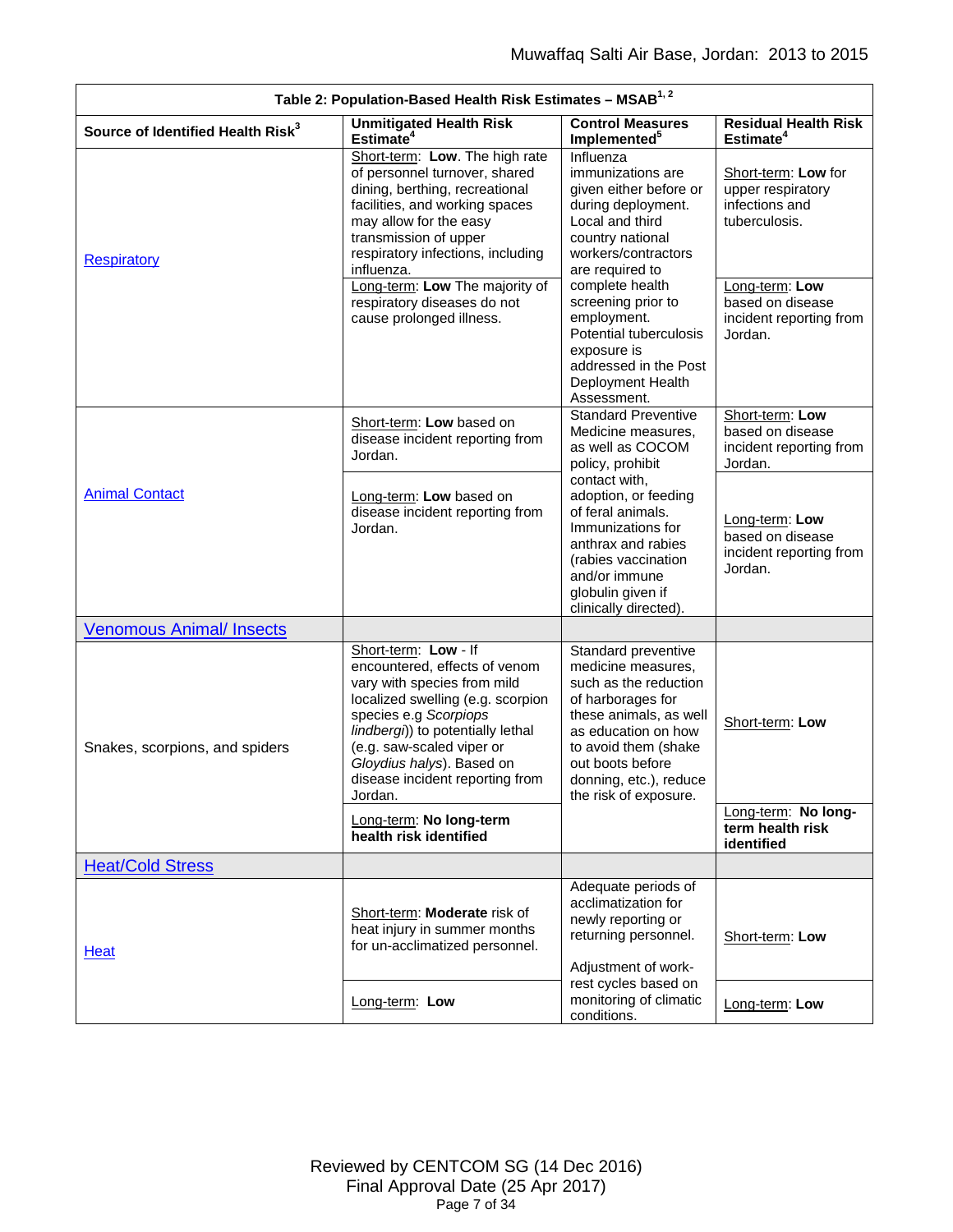<span id="page-7-1"></span><span id="page-7-0"></span>

| Table 2: Population-Based Health Risk Estimates - MSAB <sup>1,2</sup> |                                                                                                                                                                                                                                                                                                                                                                                                             |                                                                                           |                                                      |  |
|-----------------------------------------------------------------------|-------------------------------------------------------------------------------------------------------------------------------------------------------------------------------------------------------------------------------------------------------------------------------------------------------------------------------------------------------------------------------------------------------------|-------------------------------------------------------------------------------------------|------------------------------------------------------|--|
| Source of Identified Health Risk <sup>3</sup>                         | <b>Unmitigated Health Risk</b><br>Estimate <sup>4</sup>                                                                                                                                                                                                                                                                                                                                                     | <b>Control Measures</b><br>Implemented <sup>5</sup>                                       | <b>Residual Health Risk</b><br>Estimate <sup>4</sup> |  |
| <b>Cold</b>                                                           | Short-term: Low - The risk for<br>Provision of adequate<br>foul weather clothing<br>cold stress/injuries is largely<br>dependent on<br>clothing/equipment worn,<br>Appropriate work/rest<br>operational work intensity and<br>cycles during cold<br>individual factors rather than<br>weather<br>environmental factors alone.<br>January is the coolest month<br>with temperature reaching the<br>low 40Fs. |                                                                                           | Short-term: Low                                      |  |
|                                                                       | Long-term: Low                                                                                                                                                                                                                                                                                                                                                                                              |                                                                                           | Long-term: Low                                       |  |
| <b>Noise</b>                                                          |                                                                                                                                                                                                                                                                                                                                                                                                             |                                                                                           |                                                      |  |
| <b>Noise</b>                                                          | Short-term: Low based on                                                                                                                                                                                                                                                                                                                                                                                    | Use of hearing                                                                            |                                                      |  |
| (Continuous)                                                          | available data<br>Long-term: Low based on                                                                                                                                                                                                                                                                                                                                                                   | protection.                                                                               | Short-Term: Low<br>Long-Term: Low                    |  |
| (Flightline, Power Production)                                        | available data                                                                                                                                                                                                                                                                                                                                                                                              | Labeling noise                                                                            |                                                      |  |
|                                                                       | Short-term: Low                                                                                                                                                                                                                                                                                                                                                                                             | hazardous areas.<br>Leadership                                                            | Short-term: Low                                      |  |
| <b>Impulse</b>                                                        | Long-term: Low                                                                                                                                                                                                                                                                                                                                                                                              | enforcement of<br>compliance with<br>available Personal<br>Protective Equipment<br>(PPE). | Long-term: Low                                       |  |
| <b>Unique Concerns</b>                                                |                                                                                                                                                                                                                                                                                                                                                                                                             |                                                                                           |                                                      |  |
| Any incident of fire or spill that may<br>have happened               | None identified                                                                                                                                                                                                                                                                                                                                                                                             | N/A                                                                                       | None identified                                      |  |
| <b>Waste Sites/Waste Disposal</b>                                     | <b>None identified</b>                                                                                                                                                                                                                                                                                                                                                                                      | Regular trash is<br>removed by a local                                                    |                                                      |  |
|                                                                       | None identified<br>contracted agency.<br>Short-term: Low based on<br>Cleanup spills as<br>available data<br>soon as possible<br>Short-term: Low                                                                                                                                                                                                                                                             |                                                                                           |                                                      |  |
| Fuel/petroleum products/ industrial                                   |                                                                                                                                                                                                                                                                                                                                                                                                             | while wearing                                                                             |                                                      |  |
| chemical spills                                                       | Long-term: Low                                                                                                                                                                                                                                                                                                                                                                                              | appropriate personal<br>protective equipment                                              | Long-term: Low                                       |  |
|                                                                       | Short-term: Low                                                                                                                                                                                                                                                                                                                                                                                             | See Section 10.4                                                                          | Short-term: Low                                      |  |
| <b>Pesticides/Pest Control</b>                                        | Long-term: Low                                                                                                                                                                                                                                                                                                                                                                                              |                                                                                           | Long-term: Low                                       |  |
| <b>Asbestos</b>                                                       | Short-term: Low - Personnel<br>were playing indoor soccer at a<br>host nation facility. The roof was<br>coming apart and ceiling tiles<br>were tested for asbestos; results<br>indicated a composition of 35%<br>Chrysotile asbestos.                                                                                                                                                                       | Manage in place                                                                           | Short-term: Low                                      |  |
|                                                                       | Long-term: Low                                                                                                                                                                                                                                                                                                                                                                                              |                                                                                           | Long-term: Low                                       |  |
| <b>Leaded Paint</b><br><b>Burn Pits</b>                               | None identified                                                                                                                                                                                                                                                                                                                                                                                             | N/A<br>Burn Barrel is used                                                                | None identified                                      |  |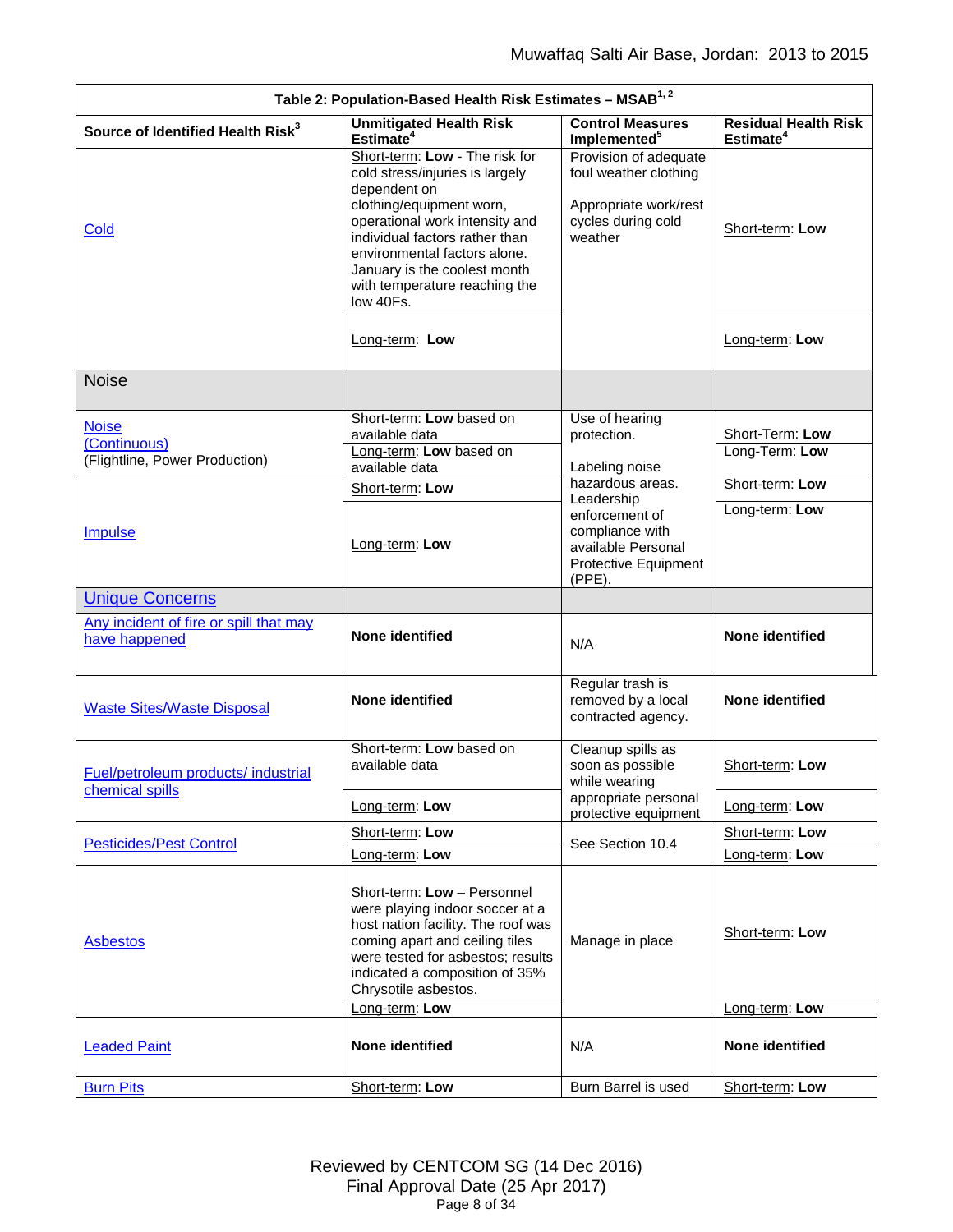| Table 2: Population-Based Health Risk Estimates - MSAB <sup>1,2</sup> |                                                         |                                                                                                                                                                                                          |                                                      |  |
|-----------------------------------------------------------------------|---------------------------------------------------------|----------------------------------------------------------------------------------------------------------------------------------------------------------------------------------------------------------|------------------------------------------------------|--|
| Source of Identified Health Risk <sup>3</sup>                         | <b>Unmitigated Health Risk</b><br>Estimate <sup>4</sup> | <b>Control Measures</b><br>Implemented <sup>3</sup>                                                                                                                                                      | <b>Residual Health Risk</b><br>Estimate <sup>4</sup> |  |
|                                                                       | Long-term: Low                                          | on site. It was used<br>to burn uniforms and<br>paper from July 2014<br>to March 2015.<br>Uniform burning was<br>halted IAW DODI<br>4715.19. Now only<br>paper is burned<br>during low wind<br>mornings. | Long-term: Low                                       |  |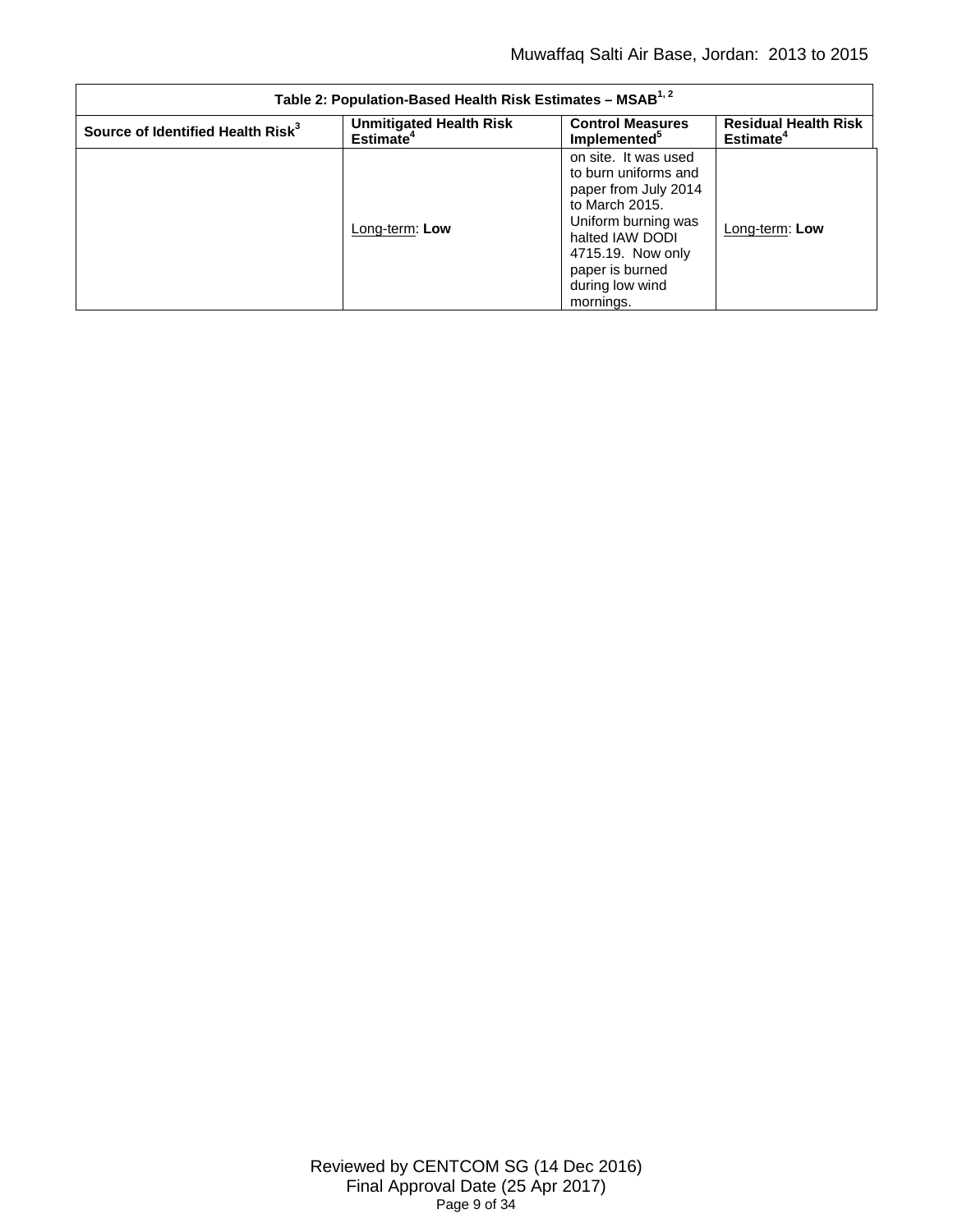## **POEMS**

# **Table 2: Population-Based Health Risk Estimates – MSAB, Jordan**

 $1$  This Summary Table provides a qualitative estimate of population-based short-and long-term health risks associated with the occupational and environment conditions at MSAB and other locations frequented by U.S. military personnel in the immediate vicinity of MSAB, Jordan. It does not represent an individual exposure profile. Actual individual exposures and health effects depend on many variables. For example, while a chemical may be present in the environment, if a person does not inhale, ingest, or contact a specific dose of the chemical for adequate duration and frequency, then there may be no health risk. Alternatively, a person at a specific location may experience a unique exposure, such as a burn pit, which could result in a significant individual exposure. Any such person seeking medical care should have their specific conditions of exposure documented on Form SF600.

 $2$  This assessment is based on specific environmental sampling data and reports obtained from January 2015 through January 2016. Sampling locations are assumed to be representative of exposure points for the base population, but may not reflect all the fluctuations in environmental quality or capture unique exposure incidents.

<sup>3</sup> This Summary Table is organized by major categories of identified sources of health risk. It only lists those sub-categories specifically identified and addressed at MSAB. The health risks are presented as Low, Moderate, High or Extremely High for both acute and chronic health effects. The risk level is based on an assessment of both the potential severity of the health effects that could be caused and probability that exposure would occur at a level to produce such health effects. Details can be obtained from the USA Public Health Center. More detailed descriptions of OEH exposures that were evaluated are discussed in the following sections of this report.

 $4$  Risks in this Summary Table are based on quantitative surveillance thresholds (e.g. review of disease surveillance data) or screening levels (e.g. Military Exposure Guidelines (MEGs) for chemicals*).* Some previous assessment reports may provide slightly inconsistent risk estimates because quantitative criteria such as MEGs may have changed since the samples were originally evaluated and/or because this assessment makes use of all historic site data while previous reports may have only been based on a few samples.

<sup>5</sup> All OEH risk estimates represent residual risk after accounting for preventive controls in place. Occupational exposures and exposures to endemic diseases are greatly reduced by preventive measures in place. For environmental exposures related to airborne dust, there are limited preventive measures available and available measures have little efficacy in reducing exposure to ambient conditions.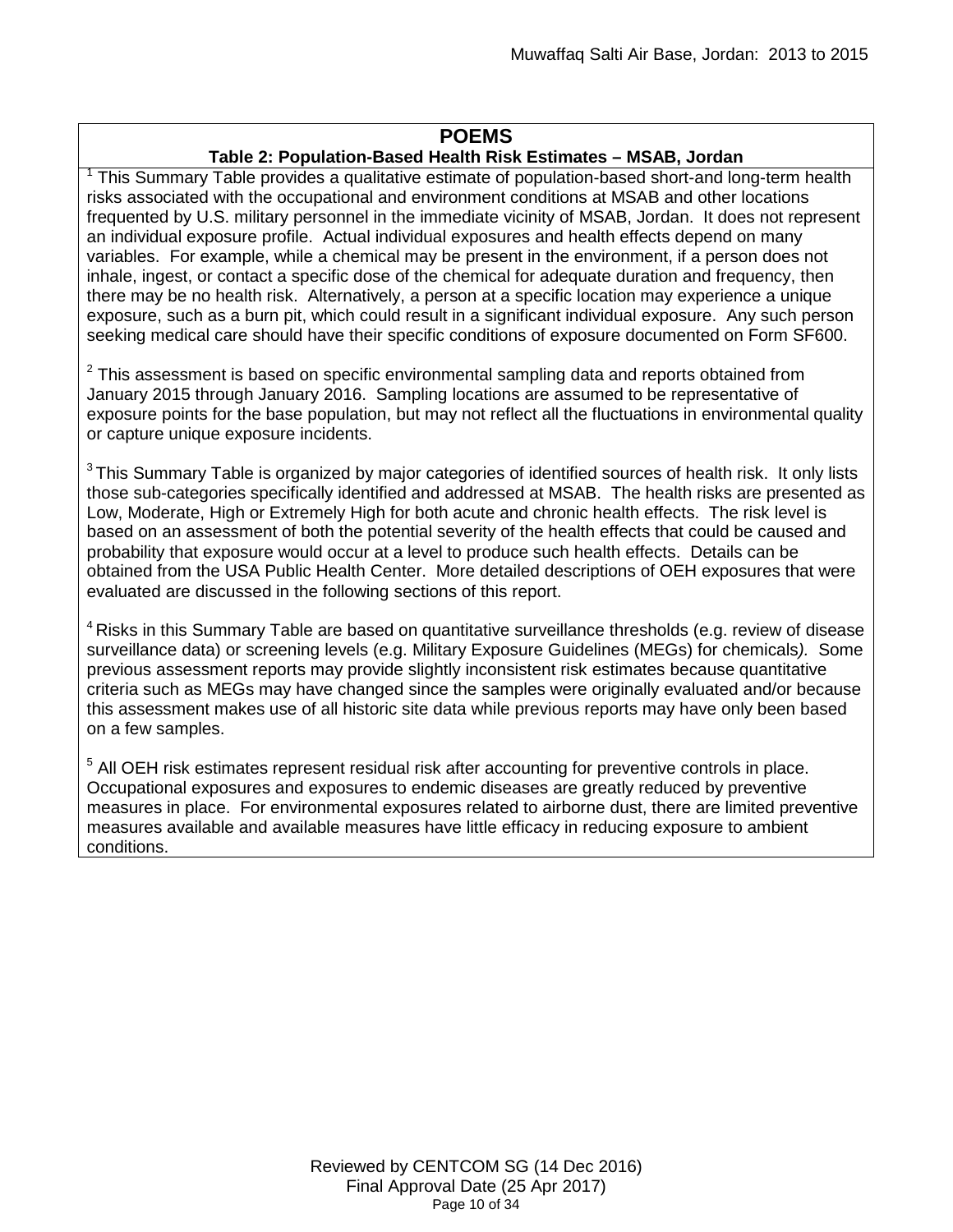## Discussion of Health Risks at MSAB, Jordan by Source

The following sections provide additional information about the OEH conditions summarized above. All risk assessments were performed using the methodology described in the US Army Public Health Command Technical Guide 230, *Environmental Health Risk Assessment and Chemical Exposure Guidelines for Deployed Military Personnel* (USAPHC TG 230). All OEH risk estimates represent residual risk after accounting for controls measures in place. Occupational exposures and exposures to endemic diseases are greatly reduced by preventive measures. For environmental exposures related to airborne dust, there are limited preventive measures available, and available measures have little efficacy in reducing exposure to ambient conditions.

#### <span id="page-10-0"></span>2 Air

#### 2.1 Area-Specific Sources Identified

MSAB is situated in a dusty semi-arid desert environment. Inhalational exposure to high levels of ambient dust and particulate matter, such as during high winds or dust storms may result in mild to more serious short-term health effects (e.g., eye, nose or throat and lung irritation) in some personnel. Additionally, certain subgroups of deployed Service Members (e.g., those with pre-existing asthma/cardio pulmonary conditions) are at greatest risk of developing notable health effects.

a. MSAB's hot, dry climate results in very dusty conditions throughout the year. During the spring each year, Jordan is affected with Khamaseen dust cyclones from the North African Sahara. The days of notable sandstorms at MSAB were 11 Feb 15, 11 Mar 15, 1 Apr 15, 15 Apr 15, 2 Aug 15, 3 Aug 15, 7-8 Sept 15 (one event), 14 Sept 15, 25 Oct 15, 3-4 Nov 15 (one event). The Khamaseen dust over Jordan (to include in Azraq, Jordan) has been analyzed and found to be mostly subrounded to subangular and generally between 5 and 20 microns in size (based on research published by the University of Jordan). The dust samples were found to be composed of calcite, quartz, dolomite, feldspars and clay minerals. Calcite and quartz were the major constituents. Traces of Chromium, Manganese, Nickel, and Lead have been found in recent PM samples, but did not exceed any of their respective 14 day or 1 year standards.

b. In Jordan's major cities of Amman and Zarqa, the sources that contribute significantly to air pollution were motor vehicles, oil refineries, open burning, mining, and quarries. There is a small village about two miles away from MSAB. There were no industrial sources present in the immediate vicinity of the MSAB. However, onsite electric power generation by numerous tactical generators located throughout the air base may have contributed air pollutants such as nitrogen oxide, carbon monoxide, hydrocarbons and particulates. Exhaust products associated with diesel/JP-8 fuel for electric power generation does occur. A burn barrel (January 2015 to January 2016) was used to dispose of classified paper documents and old uniforms, to include boots approximately three to five times per week. Uniform burning was halted IAW DODI 4715.19 in March 2015. Now only paper is burned during low wind mornings two to three times a week. Regular trash was removed by a local contracted agency.

c. Vehicle and aircraft emissions can be other major contributors to the air pollution. Emissions from military vehicles and aircraft as well as vehicles in surrounding communities, especially in developing countries, may have significant impacts on air quality.

#### 2.2 Particulate Matter

Particulate matter (PM) is a complex mixture of extremely small particles suspended in the air. PM includes solid particles and liquid droplets emitted directly into the air by sources such as: power plants,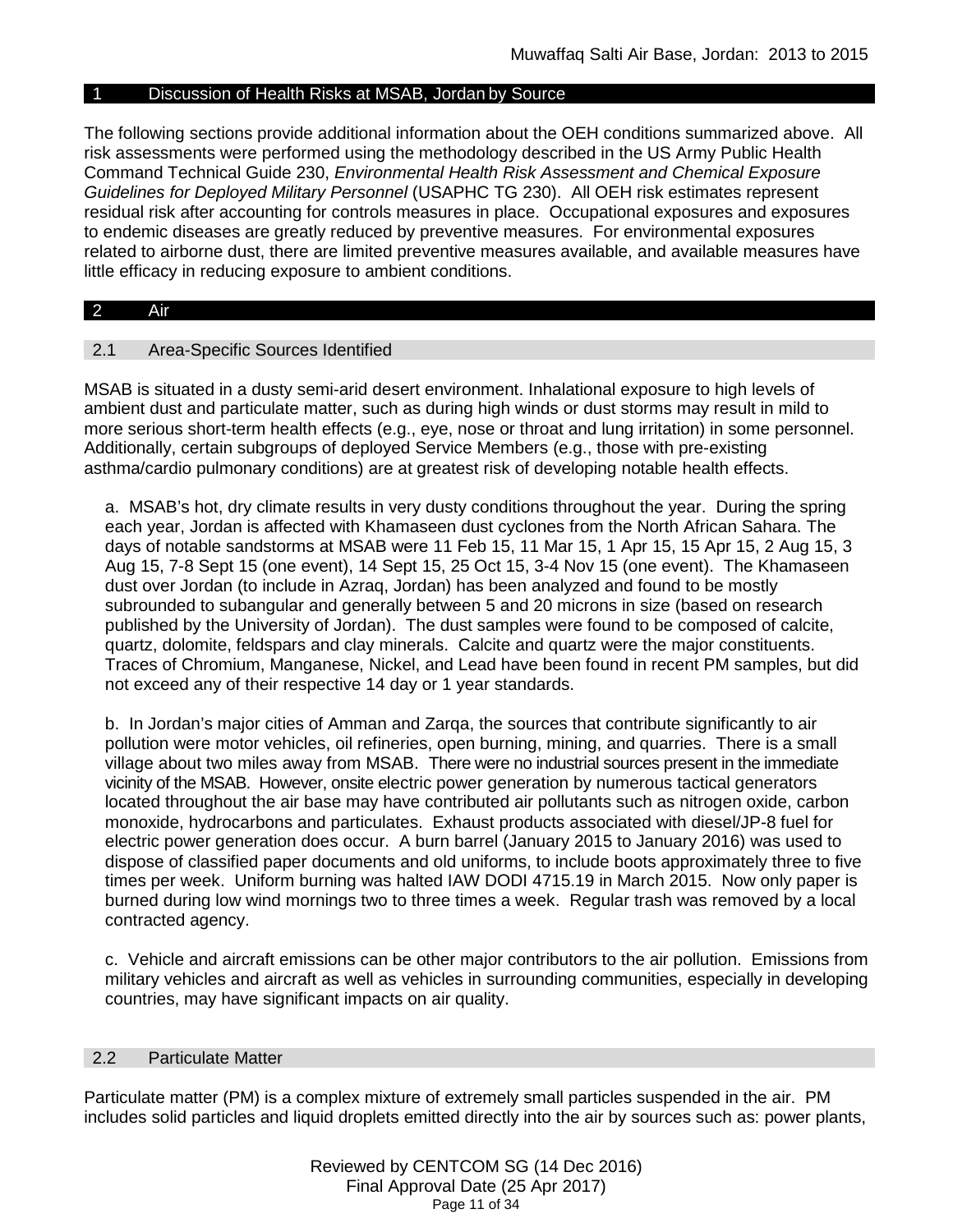motor vehicles, aircraft, tactical generators, construction activities, fires, and natural windblown dust. PM can include sand, soil, metals, volatile organic compounds, allergens, and other compounds such as nitrates or sulfates that are formed by condensation or transformation of combustion exhaust. PM composition and particle size vary considerably depending on the source. Generally particulate matter of health concern is divided into two fractions:  $PM_{10}$ , which includes coarse particles with a diameter of 10 micrometers or less (0.0004 inches or one-seventh the width of a human hair), and fine particles less than 2.5 micron ( $PM_{2.5}$ ), which can reach the deepest regions of the lungs when inhaled. Exposure to excessive PM is linked to a variety of potential health effects.

### 2.3 Particulate Matter, less than 10 microns  $(PM_{10})$

2.3.1 Exposure Guidelines:

<span id="page-11-0"></span>Short-term (24-hour) PM $_{10}$  (mg/m $^3$ ): Negligible MEG=0.250 Marginal MEG=0.420 Critical MEG=0.600

Long-term PM $_{10}$  MEG (mg/m $^3$ ): Not defined.

2.3.2 Sample data/Notes:

A total of two valid PM<sub>10</sub> air samples were collected at MSAB in September 2013. No PM<sub>10</sub> air sampling was available for subsequent years. The range of 24-hour  $PM_{10}$  concentrations was 0.072 mg/m<sup>3</sup> – 0.164 mg/m<sup>3</sup> with an average concentration of 0.118 mg/m<sup>3</sup>. No PM<sub>10</sub> samples were collected at any other DoD site within Jordan from 2013-2015 based on the available data in DoD databases. In the published scientific literature, ambient air samples collected near a quarry between Amman, Jordan and Zarga, Jordan had an average  $PM_{10}$  concentration of 0.63 mg/m<sup>3</sup> in 2005.

2.3.3 Short-term (acute) health risk for  $PM_{10}$ :

Approach: To assess acute risk associated with PM<sub>10</sub>, the peak concentrations were used to arrive at the acute risk. The peak concentration was intended to represent the worst exposure conditions. Overall 1/2 (50%) of the samples were between the 24-hour negligible MEG and the 24-hour marginal MEG. In this particular case, the data were insufficient to characterize health risk associated with PM10 exposure with statistical confidence. Based on the two samples, the acute health risk is presumed to be low.

**Risk Summary**: **Low** (for a peak exposure day)

**Medical implications**: At the low risk level, a small number of individuals may have experienced eye, nose, and throat irritation and sought medical attention assuming the levels detected during the limited sampling are representative of general environmental conditions. In most of these individuals, the symptoms would have been mild and temporary requiring no medical treatment. During periods when airborne dust concentrations were higher than those detected, more individuals may have been affected and the severity of symptoms increased. It is likely that more individuals may have sought medical attention with higher airborne dust concentrations. Symptoms associated with exposure to  $PM_{10}$  would be expected to resolve after exposure ceased. Health effects in persons with pre-existing health conditions (e.g., asthma, or cardiopulmonary diseases) may be exacerbated.

**Confidence in the Risk Assessment**: Confidence in the risk assessment is **low** based on the limited  $PM_{10}$  air sampling data available and inconsistency of sampling. Since dust storms are known to occur in Jordan and around MSAB, the sampling results may not reflect the most acute risk.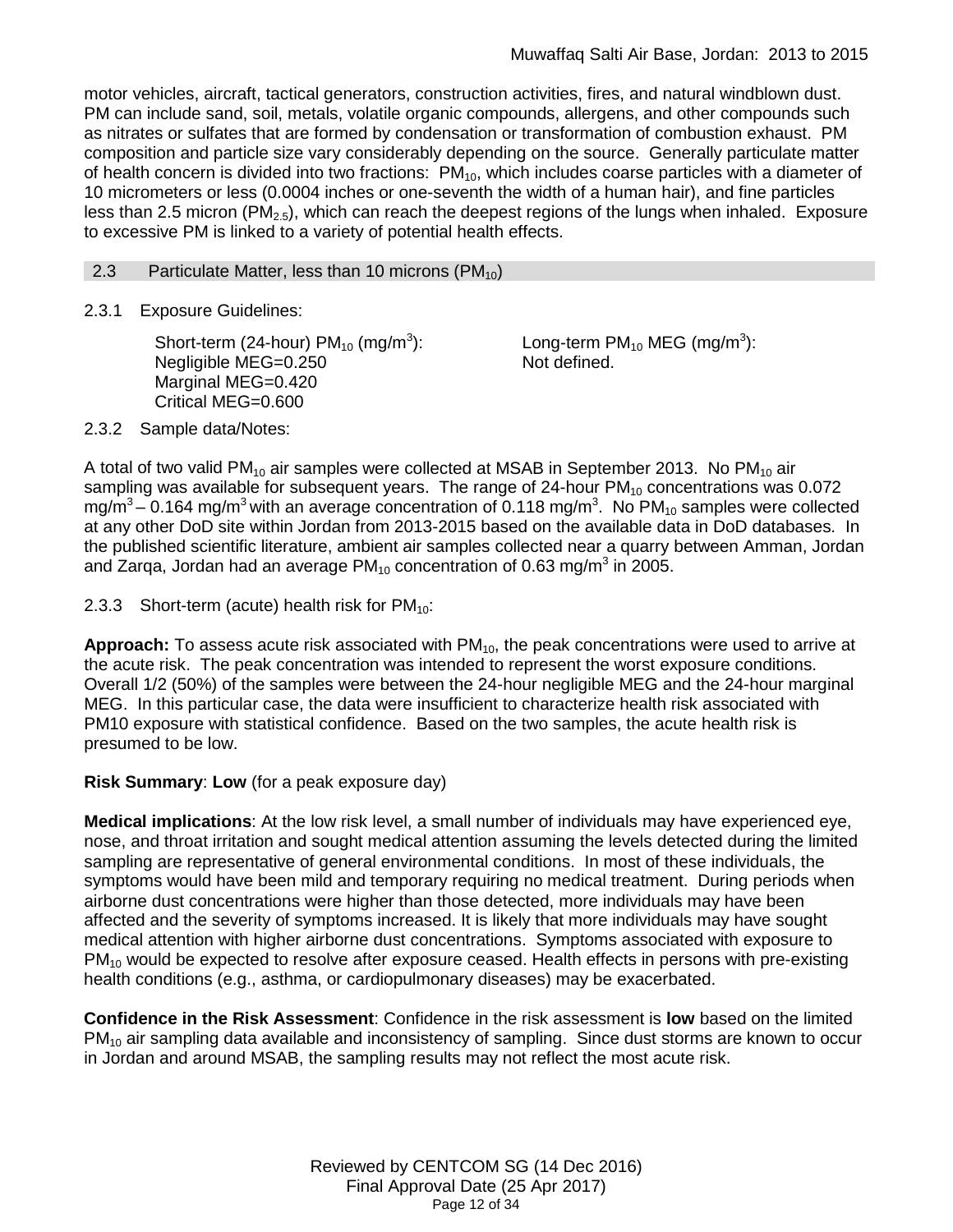2.3.4 Long-term (chronic) health risk for  $PM_{10}$ :

Health guidelines are not defined for PM<sub>10</sub>. The United States Environmental Protection Agency has retracted its long-term standard (NAAQS) for  $PM_{10}$  due to an inability to clearly link chronic health effects with  $PM_{10}$  exposures.

# *[Return to Table 2](#page-3-0)*

<span id="page-12-0"></span>2.4 Particulate Matter, less than 2.5 microns  $(PM_{2.5})$ 

2.4.1 Exposure Guidelines:

Short-term (24-hour)  $PM<sub>2.5</sub> MEGs$  (mg/m3): Negligible MEG=0.065 Marginal MEG=0.250 Critical MEG=0.500

Long-term (1year)  $PM<sub>2.5</sub> MEGs$  (mg/m3): Negligible MEG=0.015 Marginal MEG=0.065.

# 2.4.2 Sample data/Notes:

From 2013 to 2016, 24 valid ambient air  $PM<sub>2.5</sub>$  samples were collected at MSAB. In 2013, the range of 24-hour PM<sub>2.5</sub> concentrations was 0.034 mg/ $\overline{m}^3$  – 0.042 mg/m<sup>3</sup> with an average concentration of 0.038 mg/m<sup>3</sup>. In 2014 the range of concentration was 0.010 mg/m<sup>3</sup> -- 0.048 mg/m<sup>3</sup> with an average PM<sub>2.5</sub> concentration of 0.029 mg/m<sup>3</sup>. In 2015 the range of concentration was 0.018 mg/m<sup>3</sup> —0.7 mg/m<sup>3</sup> with an average concentration of 0.061 mg/m<sup>3</sup>. The highest concentration sample in 2015 was taken during a dust storm. The average concentration of PM<sub>2.5</sub> from 2013-2015 was 0.057 mg/m<sup>3</sup>.

For comparison, nine samples were collected from the Joint Training Camp in Zarqa, Jordan from March 2013 to December 2013, which was approximately 50 miles away. The range of 24-hour  $PM_{2.5}$ concentrations was 0.008 mg/m<sup>3</sup> – 0.027 mg/m<sup>3</sup> with an average concentration of 0.022 mg/m<sup>3</sup>. Six samples were collected from the in King Abdullah II Special Operations Training Center, (KASOTC) in Amman, Jordan from August 2013 to April 2014. The range of 24-hour PM<sub>2.5</sub> concentrations was 0.007 mg/m<sup>3</sup> – 0.061 mg/m<sup>3</sup> with an average concentration of 0.029 mg/m<sup>3</sup>. One sample was collected at Prince Hussein Royal Airbase in August 2013, and the result was 0.026 mg/m<sup>3</sup>. Additionally, from January 2015 to January 2016, 21 PM<sub>2.5</sub> samples were taken at the medical tent on MSAB. All samples were above the 1 year negligible standard for  $PM<sub>2.5</sub>$ , however on one particular occasion a sample was taken during a dust storm and showed the conditions to be 0.2 mg/m<sup>3</sup> above the USAPHC 24 hour critical standard.

2.4.3 Short-term (acute) health risk for  $PM_{2.5}$ :

Approach: To assess acute risk associated with PM<sub>2.5</sub>, the peak concentrations were used to arrive at the acute risk. The peak concentration was intended to represent the worst exposure conditions. One sample in 2015, taken during a dust storm, was above the 24-hour critical MEG. Between 2013-2015 23/24 samples were below the USAPHC one year negligible standard and one sample was over the 24 hour marginal standard of 0.250 mg/m<sup>3</sup>.

**Risk Summary: Moderate** (for a peak exposure day)

**Medical implications**: At a moderate risk level, some individuals may experience short-term health effects such as eye, nose, throat and lung irritation, coughing, sneezing, runny nose and shortness of breath. Some individuals might seek outpatient medical care although most individuals would have experienced only mild effects which would have typically resolve when exposure ceased. A small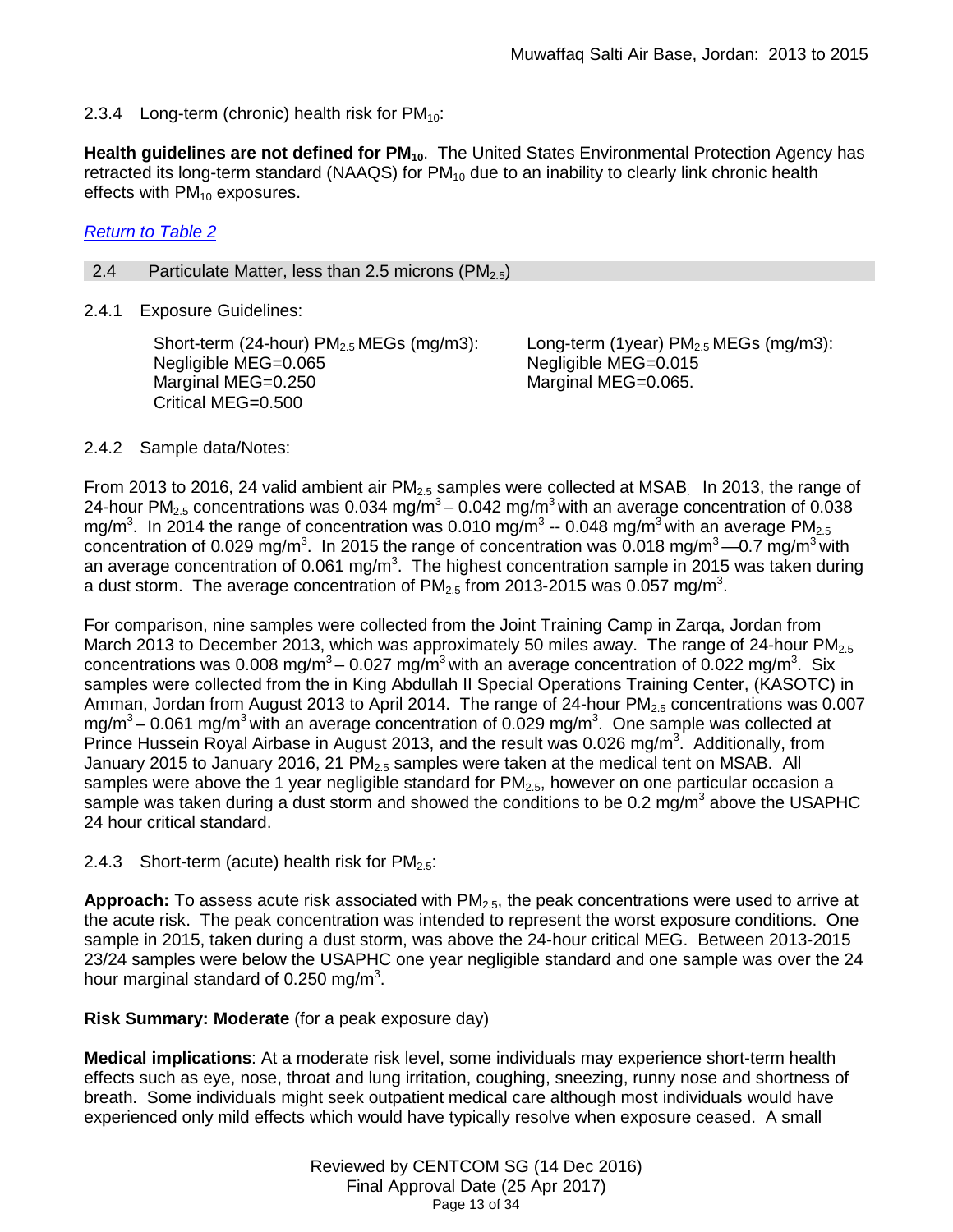number of individuals may experience more pronounced effects such as decreased lung function and worsening of pre-existing medical conditions such as asthma.

**Confidence in the risk assessment**: Confidence in the risk assessment is **moderate** based on the limited PM<sub>2.5</sub> air sampling data available and variability of weather conditions.

2.4.4 Long-term (chronic) health risk for  $PM_{2.5}$ :

**Approach**: For chronic health risk, it was assumed that a deployment lasted twelve months. To assess chronic risk associated with  $PM<sub>2.5</sub>$ , the overall yearly average measured concentration of  $PM<sub>2.5</sub>$ was used to arrive at a long term health risk. The average concentration of 0.057 mg/m<sup>3</sup> was greater than the long-term 1-year Negligible MEG of 0.015 mg/m<sup>3</sup> but less than the marginal MEG of 0.065 mg/m $^3$ .

## **Risk Summary: Low** (for a typical exposure day)

Based on average  $PM_{2.5}$  sample concentration, as compared with the long-term 1-year Negligible MEG (0.015 mg/m<sup>3</sup>), the long-term health risk assessment for  $PM_{2.5}$  sample concentrations and the likelihood of exposure at these levels, health risk hazard is **low**.

**Medical implications**: Repeated exposures to airborne concentrations of PM<sub>2.5</sub> that carry a low to moderate long-term health risk may increase the probability for development of chronic health conditions in generally healthy troops. These conditions include reduced lung function, chronic bronchitis, chronic obstructive pulmonary disease (COPD), asthma, and certain cardiopulmonary diseases. Those with a history of asthma or pre-existing cardiopulmonary disease have a higher risk for exacerbating these chronic conditions. However, as the majority of the population at MSAB typically does not work outdoors for more than eight to twelve hours/day, the risk for these chronic conditions is likely overstated.

**Confidence in the risk assessment**: Confidence in the risk assessment is **moderate** based on the limited  $PM_{2.5}$  air sampling data available and variability of the weather.

# *[Return to Table 2](#page-3-0)*

<span id="page-13-0"></span>

| <b>Airborne Metals</b><br>2.5 |  |
|-------------------------------|--|
|-------------------------------|--|

# 2.5.1 Sample Data/Notes:

From 2013 through 2015, metals analysis was performed on 25 ambient air particulate matter samples (including  $PM_{10}$  and  $PM_{2.5}$ ) collected at MSAB. No metals (i.e., antimony, arsenic, beryllium, cadmium, chromium, lead, manganese, nickel, vanadium, and zinc) were detected above their corresponding military exposure guidelines (MEGs) published in the USAPHC TG 230. Metals were detected above the limit of quantification (LOQ). The metals detected were Chromium, Lead, Manganese, and Nickel.

**Risk Summary: Low**—All metals detected were below their respective MEGs.

2.5.2 Short-term (acute) health risk:

No short-term health risk was identified based on available sampling data.

2.5.3 Long-term (chronic) health risk:

No long-term health risk was identified based on available sampling data.

Reviewed by CENTCOM SG (14 Dec 2016) Final Approval Date (25 Apr 2017) Page 14 of 34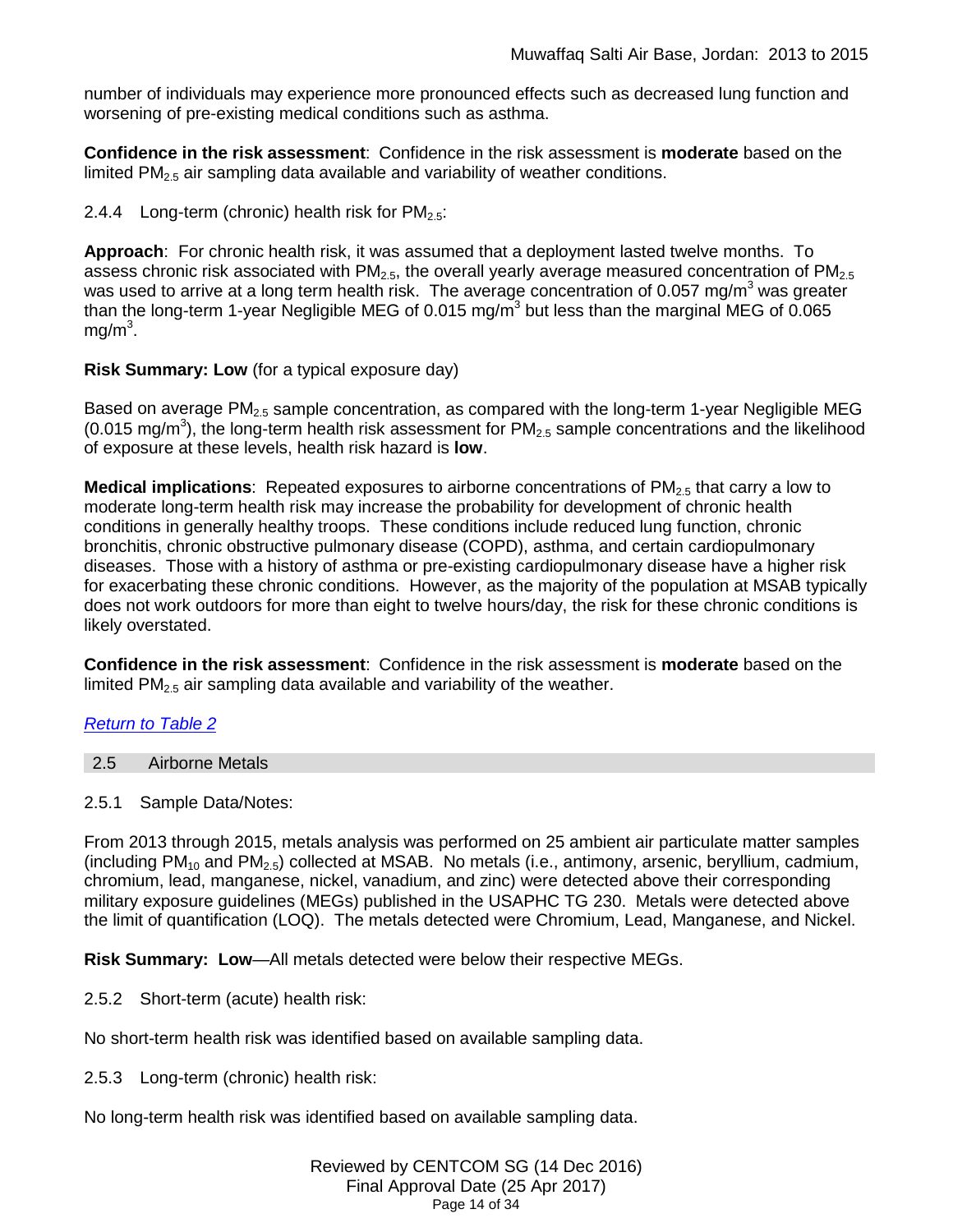**Confidence in the risk assessment**: Confidence in this risk assessment is **high** based on available sampling data. These metals would not be expected to be at high levels in the ambient air unless there was an industrial operation nearby causing the release of these metals.

# *[Return to Table 2](#page-4-0)*

# <span id="page-14-0"></span>2.6 Volatile Organic Compounds (VOC)

2.6.1 Sample Data/Notes:

From 2013- 2015, six valid air samples were collected at MSAB for VOC analysis. Two air samples had a result above a MEG at two different locations. Specifically, Acrolein was measured at 2.6 ug/m3, which was above the 1-year negligible MEG of 0.137 ug/m3. All the other VOC results were below the MEGs. However, later samples taken in the same locations did not detect Acrolein.

**Approach**: Typically, most VOC sampling is either associated with a specific source or incident driven. Data of this type, especially when sparse sampling data exist, is generally not representative of exposure to an entire base population. For screening purposes, peak and average concentrations of all airborne VOCs detected were compared to their corresponding 1-year negligible MEG. Short-term risk estimates based on the USAPHC TG 230 methodology are determined for any compound detected at a concentration greater than its 1-year MEG and long-term risk estimates were determined where VOC were detected above their respective 1-year MEG in 5% or more of the samples collected.

## **Risk Summary**: **Low**

The risk level was based on the limited VOC air sampling data available and inconsistency of sampling. However, sampled concentrations generally will not be representative of possible exposures to the entire base population. Rather they only represent the population residing or working in proximity to the sample location. The overwhelming majority of others will have far less potential for exposure at the measured levels.

# 2.6.3 Short-term (acute) health risk of VOCs*:*

For personnel with potential for exposure based on the levels detected, no short-term health risk was identified. The sampled concentrations of VOCs generally will not be representative of possible exposures to the entire base population. Rather they only represent the population residing or working in proximity to the sample location. The overwhelming majority of others will have far less potential for exposure at the measured levels. The principal route of human exposure to Acrolein is inhalation of ambient air; however repeated samples in identical locations could not detect Acrolein for confirmation.

**Medical Implications:** None expected at the concentration measured. Acrolein can irritate the eyes, nose, and throat. Acute inhalation exposure to high levels of Acrolein in humans have resulted in effects on the mucus membranes, decreased pulmonary function, and delayed Pulmonary Edema, but these effects are reversible once exposure ceases.

**Confidence in the risk assessment**: Confidence in this risk assessment is **low** based on the few samples taken and the laboratory's limited capability to quantify some VOC compounds.

2.6.4 Long-term (chronic) health risk of VOCs*:* 

# **Approach**: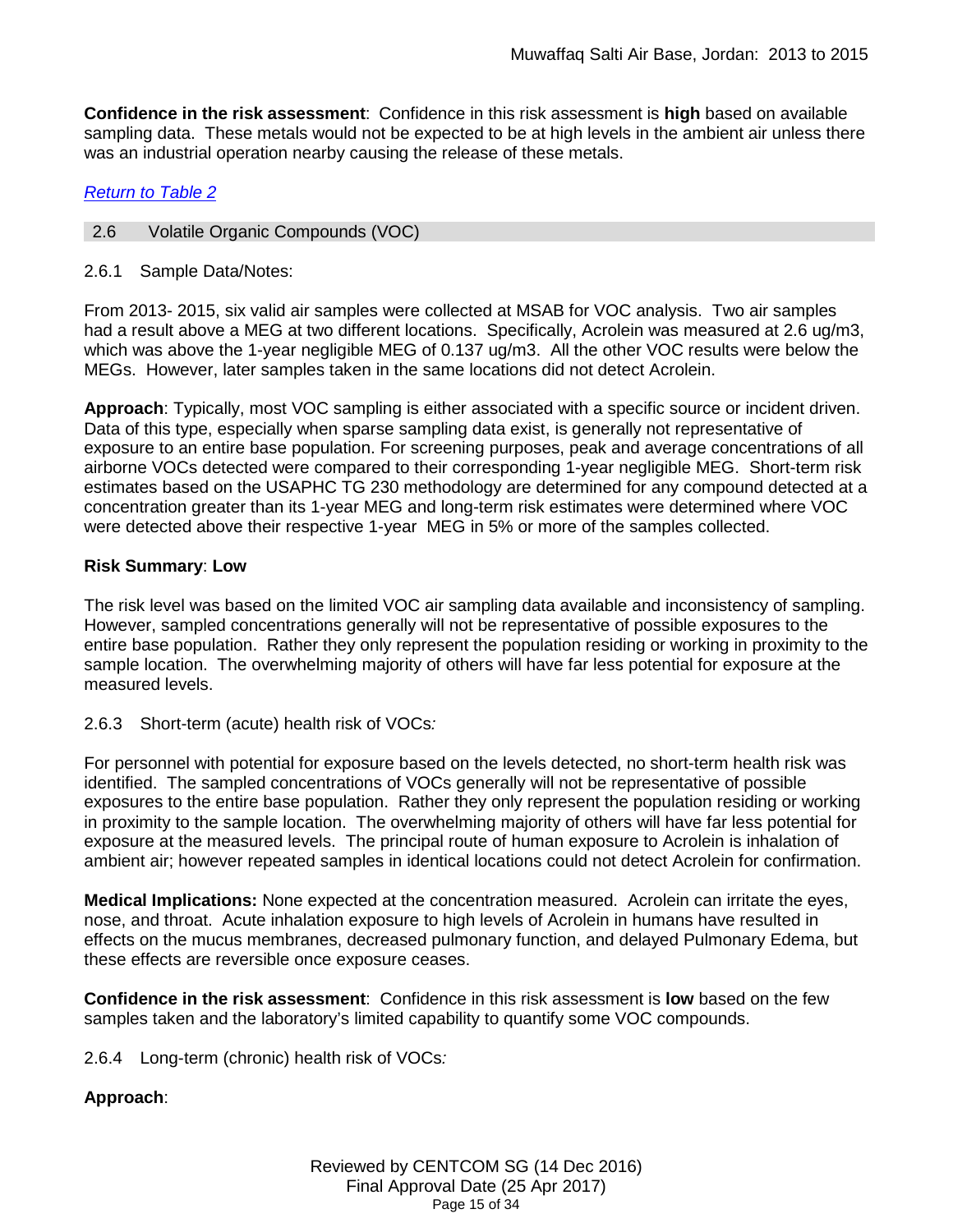For screening purposes, sample results for each detected VOCs were compared with each of the corresponding yearly (long-term) MEG for each respective VOCs published in the USAPHC TG 230.

**Risk Summary: Low** – The long-term health risk is low because there is a lack of a regular known source of exposure.

## **Medical Implications**

Chronic effects would not be expected since there was no information to suggest that VOC exposures over the MEGs was a regular event. The sampled concentrations generally will not be representative of possible exposures to the entire base population. Rather they only represent the population residing or working in proximity to the sample location. The overwhelming majority of others will have far less potential for exposure at the measured levels.

**Confidence in risk estimate**: Confidence in the risk assessment is **low** based on only five samples collected on MSAB. However, there was also no qualitative information to suggest that VOC exposure over the MEGs was a regular event.

# *[Return to Table 2](#page-4-1)*

<span id="page-15-0"></span>

| l 3 | Soil                                    |
|-----|-----------------------------------------|
| 3.1 | <b>Site-Specific Sources Identified</b> |

3.1.2 Sample Data/Notes*:*

Three soil samples were collected and analyzed for MSAB. Two of the samples were taken on the Life Support Area (LSA) and the third was taken on the Army Site 11 that is on MSAB but approximately 10 miles southwest of the LSA. None of the chemicals detected in the samples were identified as potential hazards.

The primary exposure pathways associated with soil are dermal contact and incidental ingestion. Individuals involved in construction, maintenance and post fire clean-up activities were at greatest potential for exposure to soil. These individuals comprise a relatively small proportion of the overall base population. The primary exposure pathways associated with soil are dermal contact and incidental ingestion.

**Approach**: The sampling data for soil was not evaluated for short-term (acute) health risks**.** For longterm health risk, sample results were compared with each of the corresponding long-term MEGs published in the USAPHC TG 230 screening purposes. Compounds detected without a single exceedance of the 1-year MEG were excluded from further consideration. Long-term risk estimates were based on the probability of exposure to the concentrations detected.

3.1.3 Short-term (acute) health risk for soil:

**Risk Summary: Not evaluated** as no health guidelines associated with short-term exposures to soil have been established.

**Confidence in the Risk Assessment**: **Not applicable**, soil is not evaluated for short-term health risks**.**

3.1.4 Long-term (chronic) health risk for soil:

Long-Term: Indeterminate based on no quantitative data or qualitative information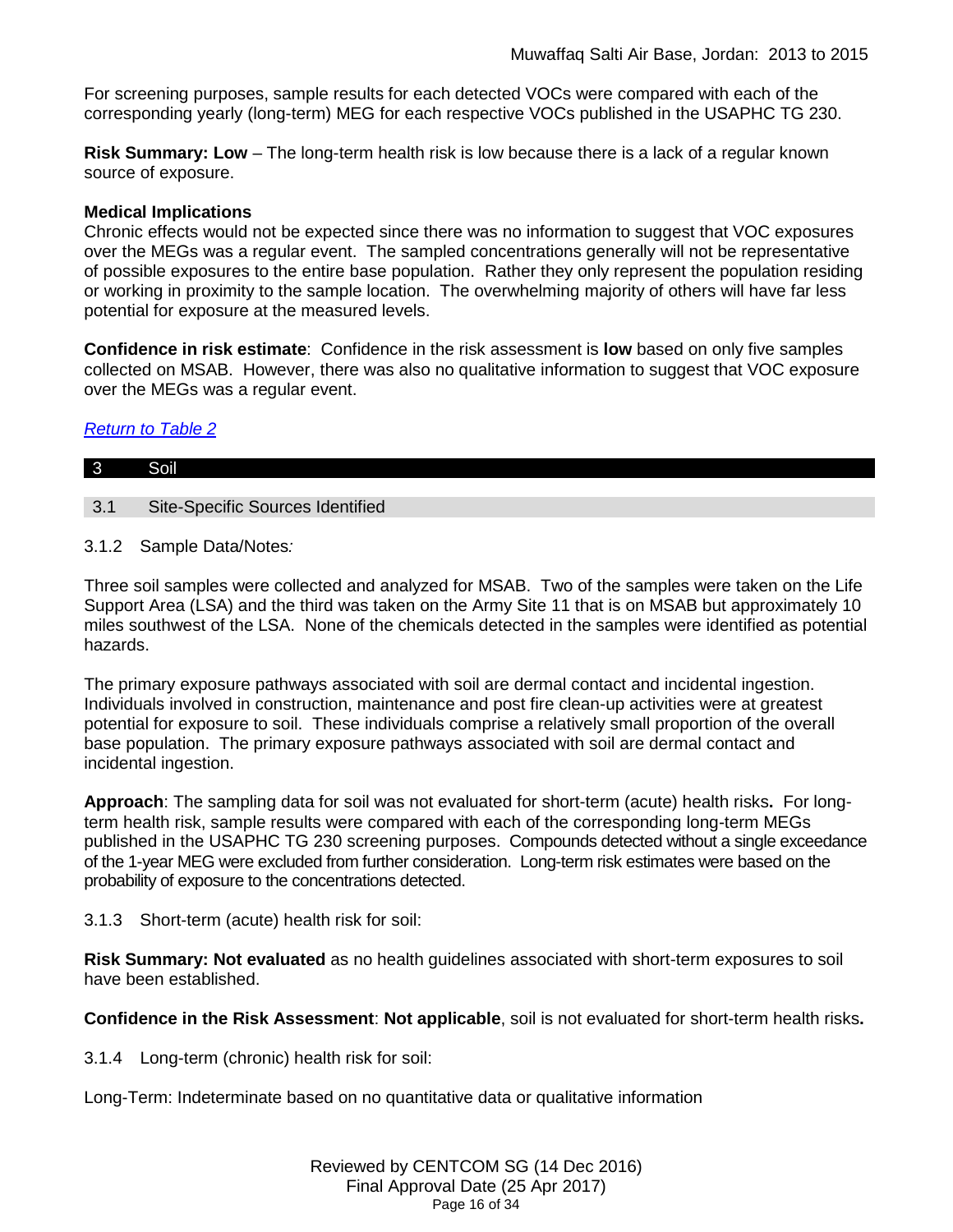**Risk Summary:** Based on available data, **no long-term health risk** was identified for any base population.

**Confidence in risk estimate**: Confidence in the risk assessment is **low** since no samples were collected at MSAB. However, the dermal exposure pathway is only a risk for rare non-routine tasks based on the typical activities at MSAB.

## *[Return to Table 2](#page-4-2)*

# 4 Water

### 4.1 Site-Specific Sources Identified

Historically, commercial bottled water was provided for drinking at MSAB. Three venders were available to provide bottled water and were approved by VETCOM. Coca Cola and Pepsi (aka Nestle) are local to Jordan. All drinking water for MSAB comes from the same source (i.e., Coca Cola) under the brand name of Arwa. Pepsi was also approved but not used. The bottled water (under the vendor Anham) for cooking comes from Kuwait with the food shipments.

The water provided for non-drinking use comes from the Jordanian aquifer. Municipal water from onsite wells was supplied for non-drinking purposes at MSAB. Around 1 April 2014, the municipal water was designated to be used only for personal hygiene such as hand washing, showering, laundry, cleaning, and washing dishes. Prior to 1 April 2014, the municipal water through a faucet was used for food preparation and a disinfectant was used for vegetable washing. As of 8 June 2015, the water piped in for the entire Life Support Area on MSAB was chlorinated. The water is still designated for personal hygiene, laundry, and dish washing. There is one Reverse Osmosis (RO) unit installed at MSAB, and it services the Green Bean Cafe.

<span id="page-16-0"></span>4.2 Consumed Water (Water for drinking or cooking consumption)

#### 4.2.1 Sample Data/notes:

Bottled water from approved bottled water sources is used for drinking water at MSAB. From 2013- 2015, a total of 1167 bottled water samples from 226 lots were collected at MSAB and analyzed on-site using the Colilert testing method. The Colilert tests specifically for presence or absence of Total Coliforms and *E. coli*.

In 2013, 124 samples from 31 lots were taken. In 2014, 463 samples from 81 lots were taken. Finally, in 2015, 580 samples from 114 lots were taken. Three samples from one lot of water tested positive for Coliform but negative for E. *coli* in March 2014. All water from this lot was destroyed prior to distribution to the population.

Personnel at MSAB have not sent any bottled water to a laboratory for analysis. Therefore, there is no data available to compare any potential contaminants to the MEGs.

4.2.2 Short-term (acute) and long-term (chronic) health risk for drinking bottled water:

**Approach**: In order to determine acute health risk associated with consumption of bottled water the following assumptions were made.

- MSAB residents ingest 15 liters of bottled water per day or less.
- For risk assessment purposes, all U.S. personnel at this location were assumed to remain at this site for approximately 1 year. Actually, deployments for personnel vary by service (Army personnel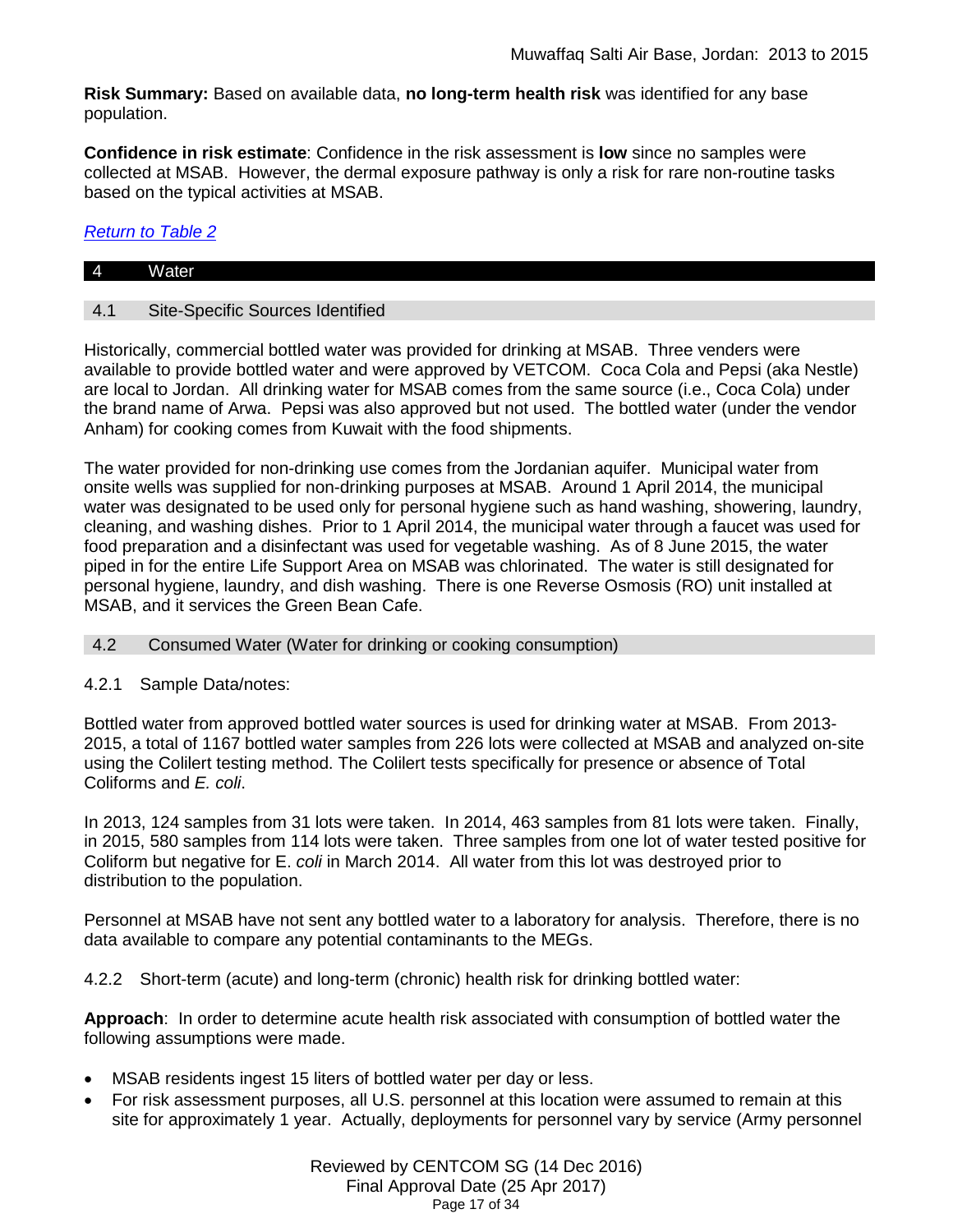spent 12 months on-site, AF personnel six months and the Navy/Marines are typically short term or transient in nature).

• Lots of bottled water are tested using the Colilert method at least twice/week.

When testing reveals total coliforms but no *E. coli*, an immediate response is taken to address the situation. However, it is not an immediate health risk as with the detection of *E. coli.* In other words, the presence of total coliforms does not necessarily represent potential pathogen contamination to the extent that the presence of *E. coli* does. This result indicates that untreated water may be getting into the production process or through a defective treatment process. As long as total coliforms are detected, there is risk of fecal contamination. Coliforms are not uniformly distributed in water and are subject to considerable variation. Coliform or other bacteria in drinking water will not necessarily make a person ill. However, since these organisms are present, other disease-causing organisms may also be present.

**Risk Summary**: Based on the above approach, the short-term risk associated with consumption of bottled water at MSAB is **low**. All subsequent samples from the March 2014 total coliform incident have tested negative with the Colilert test. The water bottle company resolved the treatment issue that caused the original incident.

**Medical implications:** Health symptoms related to drinking or swallowing water contaminated with bacteria generally range from no ill effects to cramps and diarrhea (gastrointestinal distress). Coliform or other bacteria in drinking water will not necessarily make a person ill. However, since these organisms are present, other disease-causing organisms may also be present. Two common waterborne diseases are giardiasis and cryptosporidiosis; both cause intestinal illness. *E. coli* 0157:H7 has also been associated with drinking contaminated water and can cause intestinal illness. In very rare cases, it can cause hemolytic uremic syndrome, a serious kidney condition.

**Confidence in the risk assessment**: Confidence in the risk assessment is **high** because of the frequent Colilert testing of the lots to catch any issues as soon as possible. Also, US Army veterinary personnel performed regular audits of all bottled water suppliers to ensure consistency of quality.

# *[Return to Table 2](#page-4-3)*

# <span id="page-17-0"></span>4.3 **Water for Non-Drinking/Other purposes**

Water from MSAB comes from an on-site Jordan well. As of June 2015 all distribution water is disinfected and used for personal hygiene and showering. This water is not used for drinking.

# 4.3.1 Sample Data/notes:

From July 2013-December 2015, 160 water samples were collected at MSAB for analysis by the Colilert method. Samples were taken from points at the LSAs chlorine treated water system and the contracted chlorine treated cadillacs on the PATSITE. There were 15 samples from these non-potable sources that tested positive for total coliforms. The positive samples were from all over MSAB and happened in clusters. None of the positive results from the non-potable sources ever occurred singularly. The Total coliform in the water suggested possibility that surface water might have gotten into the well or that a bacterial growth developed within the well, reservoir, or plumbing system. The samples typically were positive when chlorine levels were low or nonexistent. In these instances, once chlorine levels were normalized, there were no more positive results.

From 2013-2015, 14 non-potable water samples were taken and analyzed for inorganic compounds and various physical characteristics. 11 of these samples represented chlorinated well water. Gross alpha activity did not meet TB MED 577 military long-term potability standards.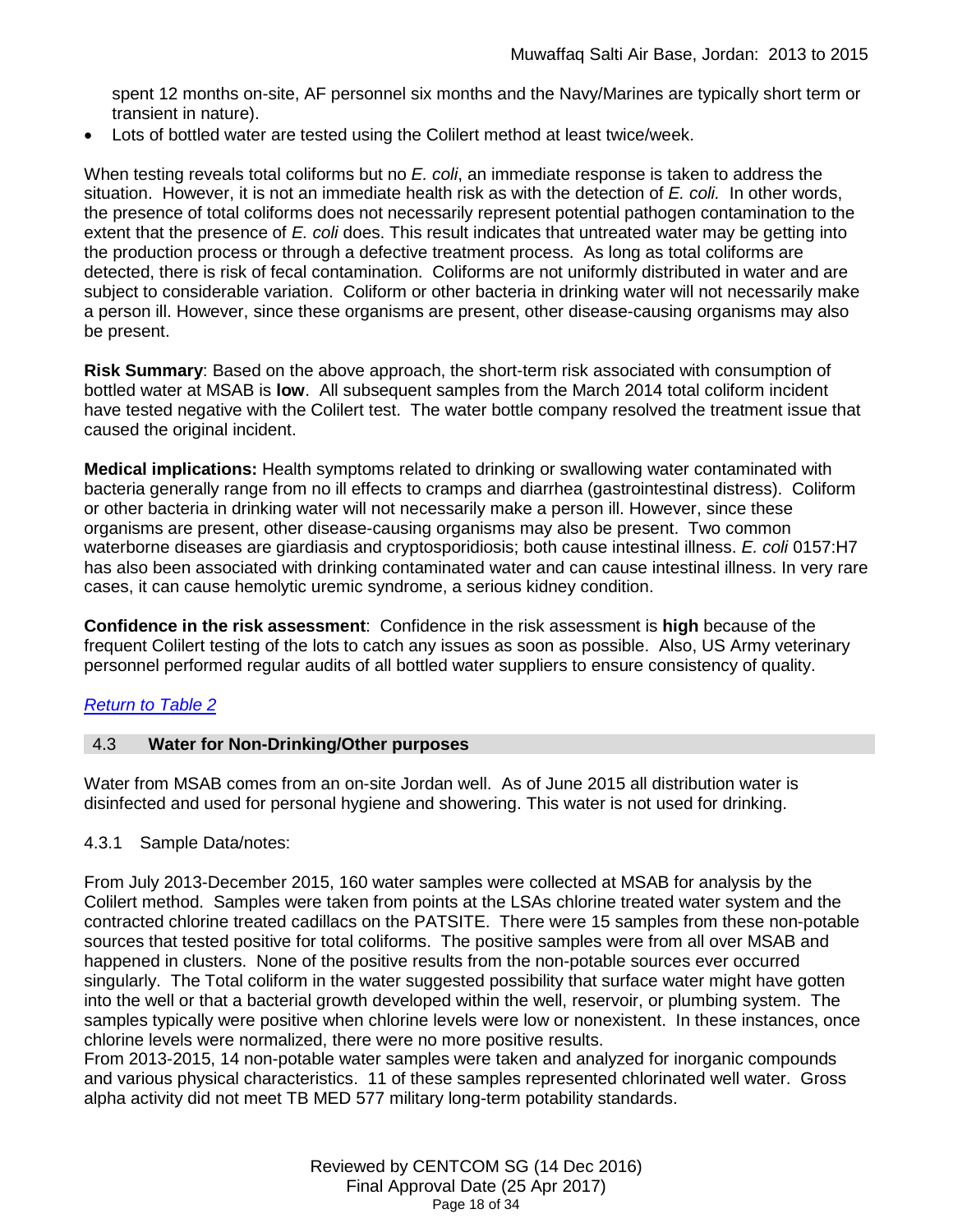The samples averaged 23.98 picocuries per liter (pCi/L) of gross alpha activity and exceeded the TB MED 577 military long-term potability standard of 15 pCi/L for gross alpha activity. The samples averaged 12.56 pCi/L for combined radium 226/228 and exceeded the military long-term potability standard of 5 pCi/L. Radium-226, an alpha-emitting radionuclide, was the primary contributor at 12.18 pCI/L. The samples averaged 11.3 pCi/L for gross beta activity. Although the results for gross beta activity exceeded the drinking water screening criteria, gamma spectrometry analyzes for Bismuth-212, Bismuth-214, Cesium-137, Lead-212/214, and Polonium-210 did not indicate a hazard.

4.3.2 Short-term (acute) and long-term (chronic) health risks associated with water uses other than drinking:

**Approach:** In order to assess the health risk associated with water uses other than drinking, the following assumptions were made:

- Bottled water was used for cooking, and well water was used for personal hygiene purposes.
- Deployments for personnel vary by service (i.e., Army personnel spent 12 months on-site, AF personnel six months and the Navy/Marines are typically short term or transient in nature).
- The primary routes of exposure associated with the municipal water were incidental ingestion through cooking and personal hygiene (i.e., brushing teeth/oral hygiene) and dermal contact when showering.
- MSAB residents ingest far less than two liters (during food preparation or personal hygiene) of municipal water per day. When showering, little to no water would be expected to be ingested, and the radiation dose absorbed by the skin is very small, equating to less than 1 millirem per year.

Risk Summary: **Low** – The risk was low since the municipal water was not used for drinking. During 2013, the water was used for food preparation but there were no known illnesses attributed to the use of the water for this purpose. As soon as initial water results were received, bottled water was used for food preparation beginning in January 2014. If an individual annually consumed two liters per day of the untreated water it would result in an annual radiation dose of approximately 80 millirems. The concentrations of alpha and beta activity would not be expected to cause a health effect based on the expected non-potable uses of the water.

**Medical Implications:** Short term effects of high levels of exposure of radionuclides include changes in blood chemistry, nausea, fatigue, vomiting, hair loss, and diarrhea. Prolonged exposure to high doses of these types of radiation is known to cause cancer in humans and cause genetic defects in the children of exposed parents.

**Confidence in the Risk Assessment**: **High** - Confidence in the risk assessment is high since bottled water was used for food preparation since 2014 and there is a limited potential for ingestion. The water is well-characterized.

# *[Return to Table 2](#page-4-4)*

# <span id="page-18-0"></span>5 Military Unique

# 5.1 Chemical Biological, Radiological Nuclear (CBRN) Weapons

There were no specific hazard sources or exposure incidents documented in the Defense Occupational and Environmental Health Readiness System (DOEHRS) or the Military Exposure Surveillance Library (MESL) from calendar years 2013-2015.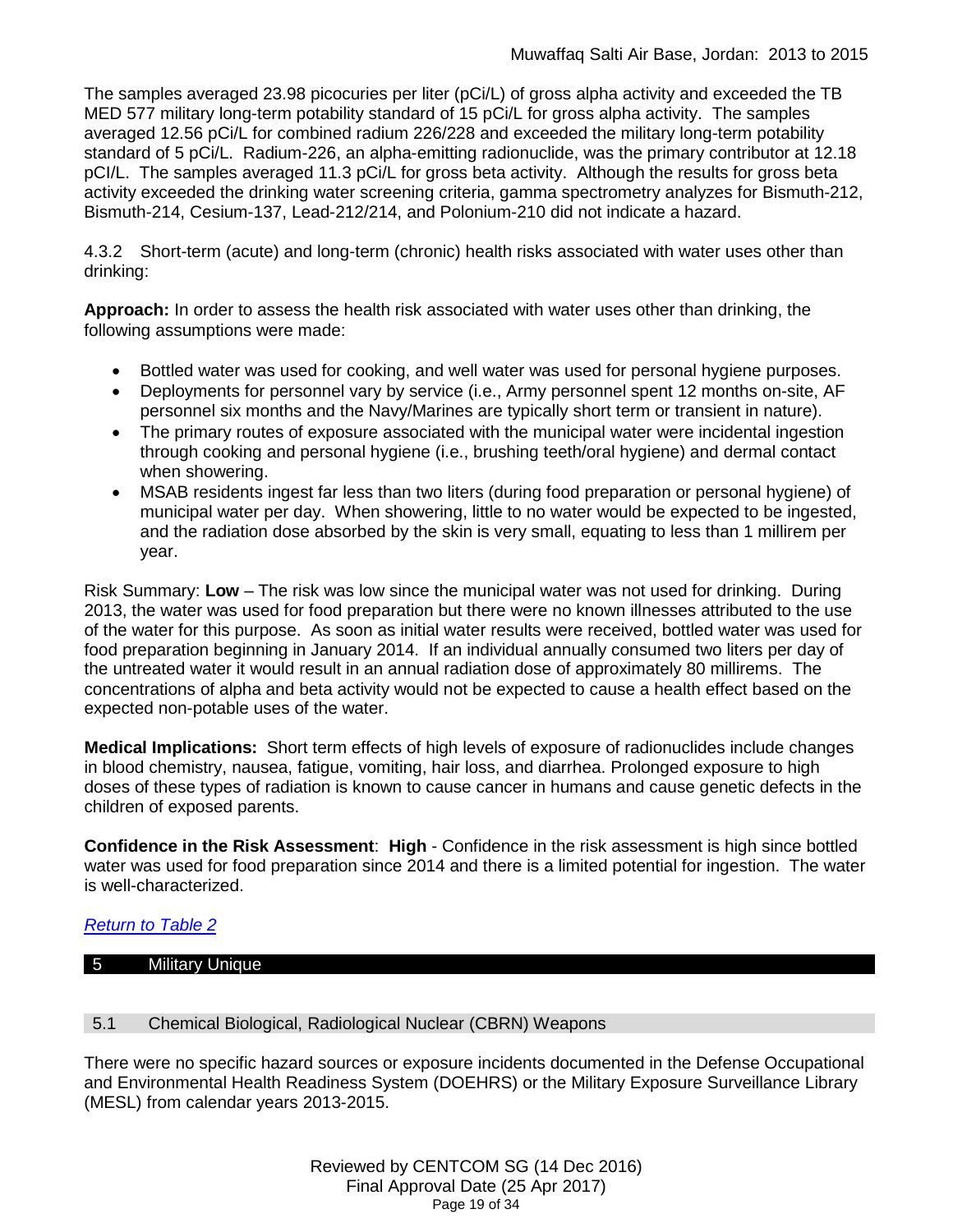#### 5.2 Depleted Uranium (DU)

There were no specific hazard sources or exposure incidents documented in DOEHRS or the MESL during the period from 2013-2015.

#### 5.3 Ionizing Radiation

There are several ionizing radiation sources on MSAB and they are documented in DOEHRS. The Nondestructive Inspection (NDI) shop performs x-ray inspections at the Royal Jordanian AF facility. EMEDS personnel perform x-rays on patients approximately four times a week. EMEDS personnel are enrolled on the TLD program and controls are in place to protect the public from x-ray exposure. Security Forces personnel perform x-ray surveillance of vehicles and contractors coming onto the installation.

5.3.1 Short and long-term health risks: Low. Procedures are in place to maintain exposures as low as reasonable achievable. Confidence in this risk is high.

**Medical implications:** No health effects are anticipated if personnel continue to use time, distance and shielding controls.

**Confidence in the Risk Assessment**: Confidence in this risk is high.

#### 5.4 Non-Ionizing Radiation

MSAB has various sources of non-ionizing radiation such as antennas and satellite dishes.

5.4.1 Short and long-term health risks: Low based on available information. The parameters of the antennas have been reviewed, and a hazard distance has been calculated for them.

#### **Medical implications:**

Exposure to very high non-ionizing radiation intensities can result in heating of biological tissue and an increase in body temperature. Tissue damage in humans could occur during exposure to high radiation levels because of the body's inability to cope with or dissipate the excessive heat that could be generated. The eyes are particularly vulnerable to heating because of the relative lack of available blood flow to dissipate the excess heat load.

**Confidence in the Risk Assessment**: **High**. Assessments of the hazard distances for the various antennas have been conducted. The hazard distances range from five feet to near zero feet away from the antennas. Due to the locations and small hazard distances, the risk of over-exposure is low.

#### *[Return to Table 2](#page-4-5)*

#### 6 Endemic Diseases

### 6.1 Sample Data/notes:

## **The assessed risk for endemic diseases addressed below represents the residual risk that exists in the presence of preventive measures.**

Department of Defense Directive 6490.02 series, Comprehensive Health Surveillance, establishes policy for routine health surveillance of all DoD personnel throughout their military service.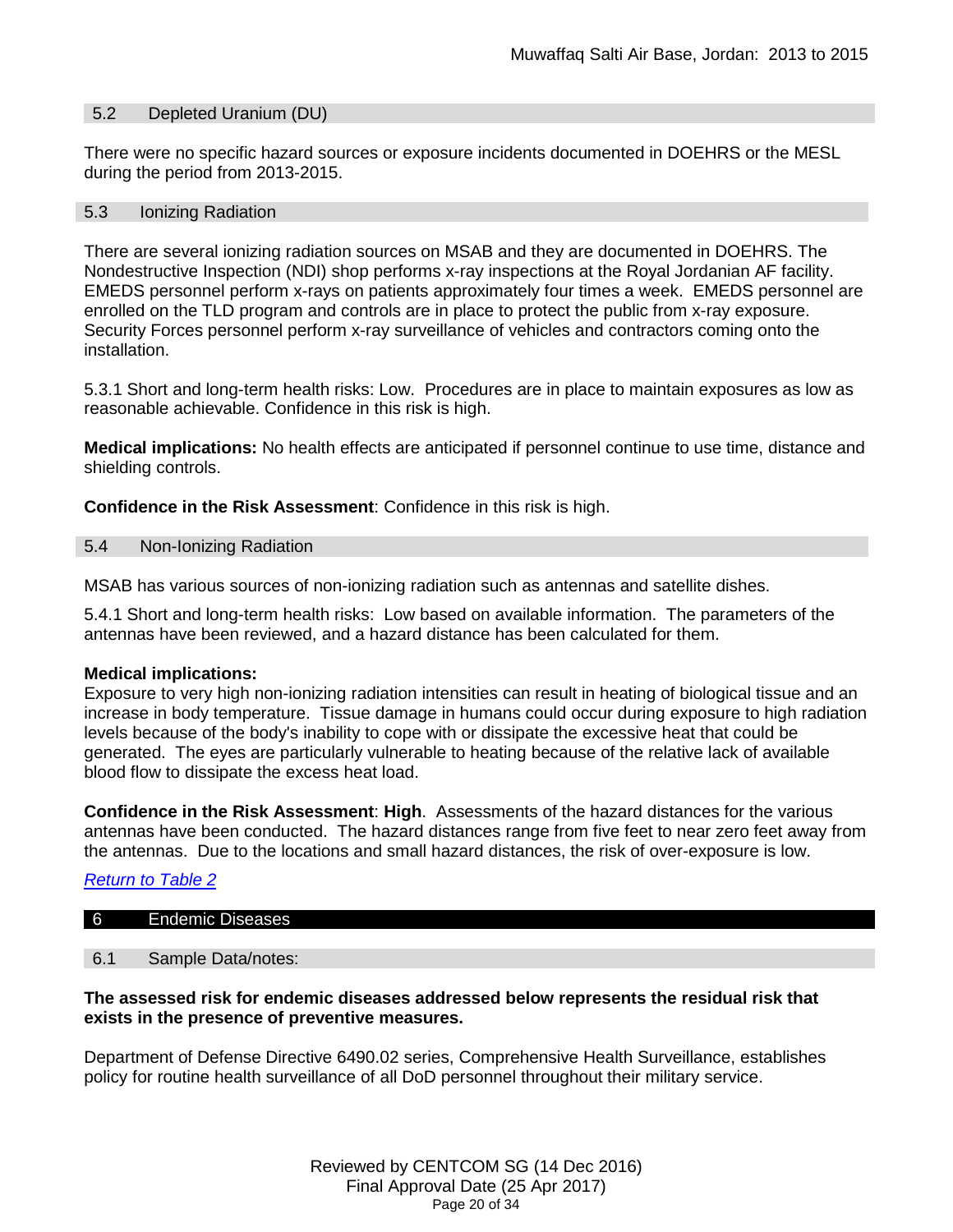The Armed Forces Health Surveillance Branch (AFHSB) maintains archives of medical event reports for all Services.

Jordan medical event reports did not identify specific locations within the country, nor did they describe the probable site of the exposure; therefore, epidemiological analysis of medical event data was limited to the country level.

Endemic diseases present in Jordan were assessed by referring to the World Health Organization's Jordan Communicable Disease Profile and the "Destinations" section of the Centers for Disease Control and Prevention (CDC) Travelers' Health website, http://wwwnc.cdc.gov/travel/destinations/clinician/none/jordan.

Where effective vaccines, such as those for Hepatitis A and B, are in place, risk to individuals is effectively reduced to none and these endemic diseases were excluded from further assessment.

Reporting of medical events from deployed environments is inconsistent. Identified reports of endemic disease associated with deployment to Jordan are assumed not to represent all cases of reportable endemic disease events among service personnel deployed to Jordan. .

#### <span id="page-20-0"></span>6.2 Gastrointestinal Diseases

U.S. Service members have little or no immunity to the food and waterborne diseases present in Jordan. To prevent food and waterborne diseases among individuals deployed to Jordan, food and water are purchased from approved sources. Members are briefed on food safety precautions to be taken if local food and or water must be ingested. Food is prepared in facilities where there is public health oversight (certificate of sanitation, health screening of food service workers, periodic inspections, etc.). Due to the potential presence of disease causing organisms, as well as the high prevalence of improper food handling and preparation, local food and water were not approved for consumption. Viral gastroenteritis that is spread through contact or fomites (any inanimate object or substance capable of carrying infectious organisms) presents a recurrent risk due to a high rate of personnel turnover, and shared dining, berthing, bathroom facilities, and working spaces.

**Approach:** The health risk from gastrointestinal infections and endemic food and waterborne diseases to individuals deployed to Jordan during the period of this assessment was epidemiologically assessed based on the combination of identified endemic diseases, knowledge of preventive measures in place, review of medical event reports associated with deployment to Jordan, and review of military public health reports.

6.2.1 Short -term health risks*:*

#### **Risk assessment:**

The short-term risk for bacterial and viral gastroenteritis was **low** due to the use of approved food and water sources, trained/monitored food services personnel, routinely inspected facilities, available hand washing facilities, a high rate of personnel turnover, shared dining, berthing, bathroom facilities, and working spaces was not substantially different than that expected in similar settings within the United States.

The short-term risk associated with food borne and waterborne diseases in Jordan was low (bacterial or viral gastroenteritis, protozoal diarrhea, cholera, brucellosis, hepatitis E).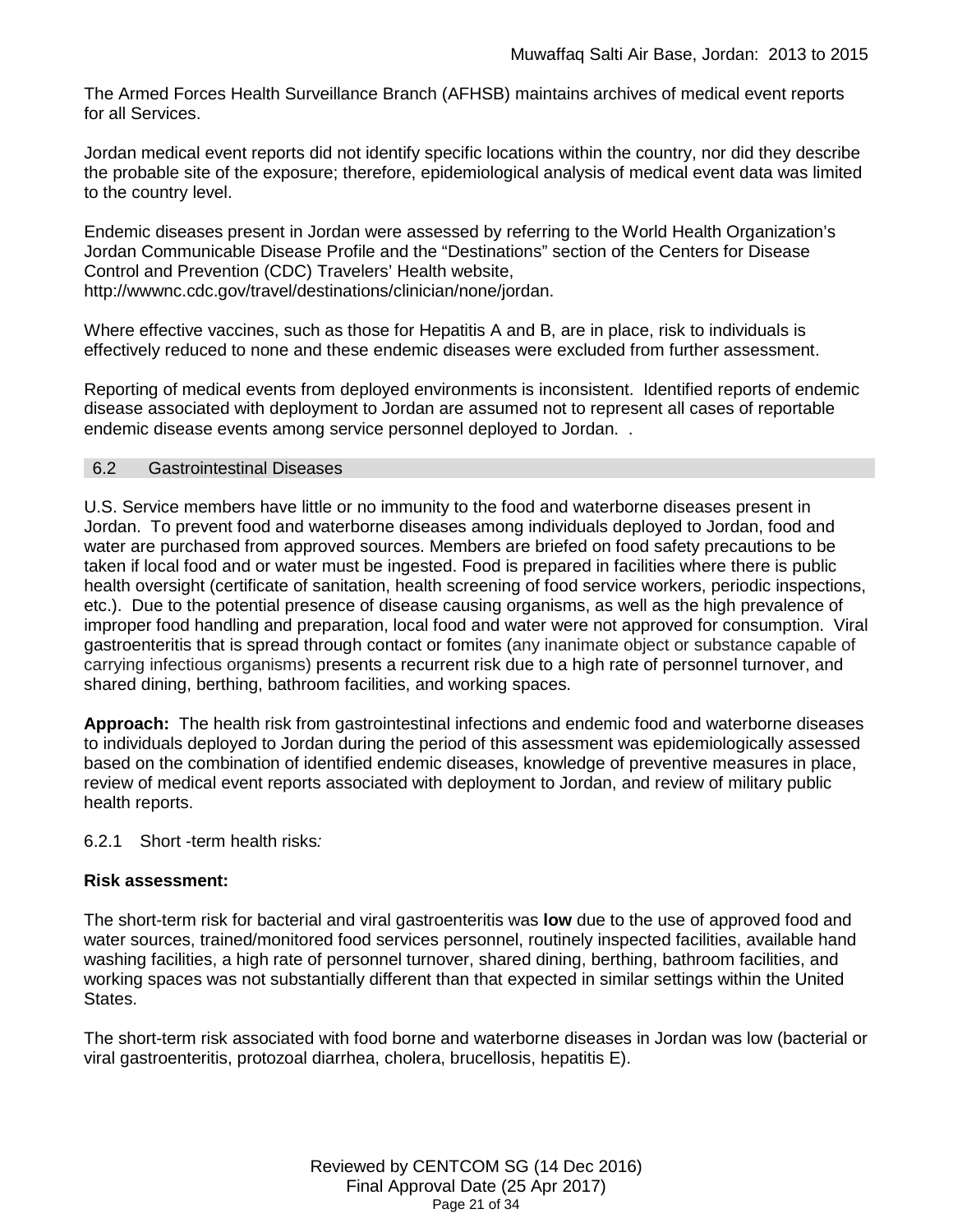**Medical implications**: Gastroenteritis, particularly from viral agents, can cause periodic outbreaks in spite of preventive measures. A small number of infections may require greater than 72 hours convalescence and/or hospitalization.

**Confidence in the risk assessment**: Confidence in the risk assessment is moderate. Food and water borne diseases, especially those with short convalescence and lack of long-term health effects are often underreported for deployed military populations.

6.2.2 Long-term (chronic) health risks:

**Risk assessment:** The long-term risk associated with food and waterborne diseases was **low** for protozoal diarrhea and brucellosis.

**Medical implications**: Long-term health effects resulting from infection with food and waterborne diseases are rare.

**Confidence in the risk assessment**: Confidence in the risk assessment is **moderate**. Incidence of protozoal diarrhea and brucellosis in the post deployment military population is known to be extremely low.

*[Return to Table 2](#page-5-0)*

## <span id="page-21-0"></span>6.3 Arthropod Vector-Borne Diseases

The climate and ecological habitat found in Jordan support populations of arthropod vectors, including mosquitoes, ticks, and sand flies. Risk for arthropod-borne disease is higher during warmer months (typically from April through November); with variable rates of disease transmission (vector-borne diseases occur at low or unknown levels throughout the country). Personnel may have been exposed to mosquitoes, ticks, sand flies, or other biting vectors both during the day or night. Risk is higher in urban and other densely populated areas, or near where animals were kept. Removing vector harborages, spraying for vectors within base camps, avoiding animals or areas where they were kept, proper wearing of insecticide-treated (permethrin) uniforms, use of bed nets in field conditions, and the application of insect repellent to the skin (DEET) were the main protective measures against vectorborne diseases.

**Approach:** The health risk for endemic vector-borne diseases to individuals deployed to Jordan during the period of this assessment was epidemiologically assessed based on the combination of identified endemic diseases, knowledge of preventive measures in place, review of medical event reports associated with deployment areas, and review of military public health reports.

6.3.1 Short-term (acute) health risks:

# **Risk assessment:**

The short-term risk for the vector-borne diseases sand-fly fever, West Nile Fever, Crimean-Congo hemorrhagic fever, tick-borne Rickettsioses, typhus, visceral leishmaniasis, and plague was **low**. Individuals who deploy from MSAB, and/or supported base camps, to urban or rural outlying areas may experience increased short-term risk. There is no current risk of malaria in Jordan.

The short-term risk for cutaneous leishmaniasis was **low.** Individuals who deployed from MSAB or the other camps in the immediate vicinity, to urban or rural outlying areas, may have experienced increased short-term risk.

> Reviewed by CENTCOM SG (14 Dec 2016) Final Approval Date (25 Apr 2017) Page 22 of 34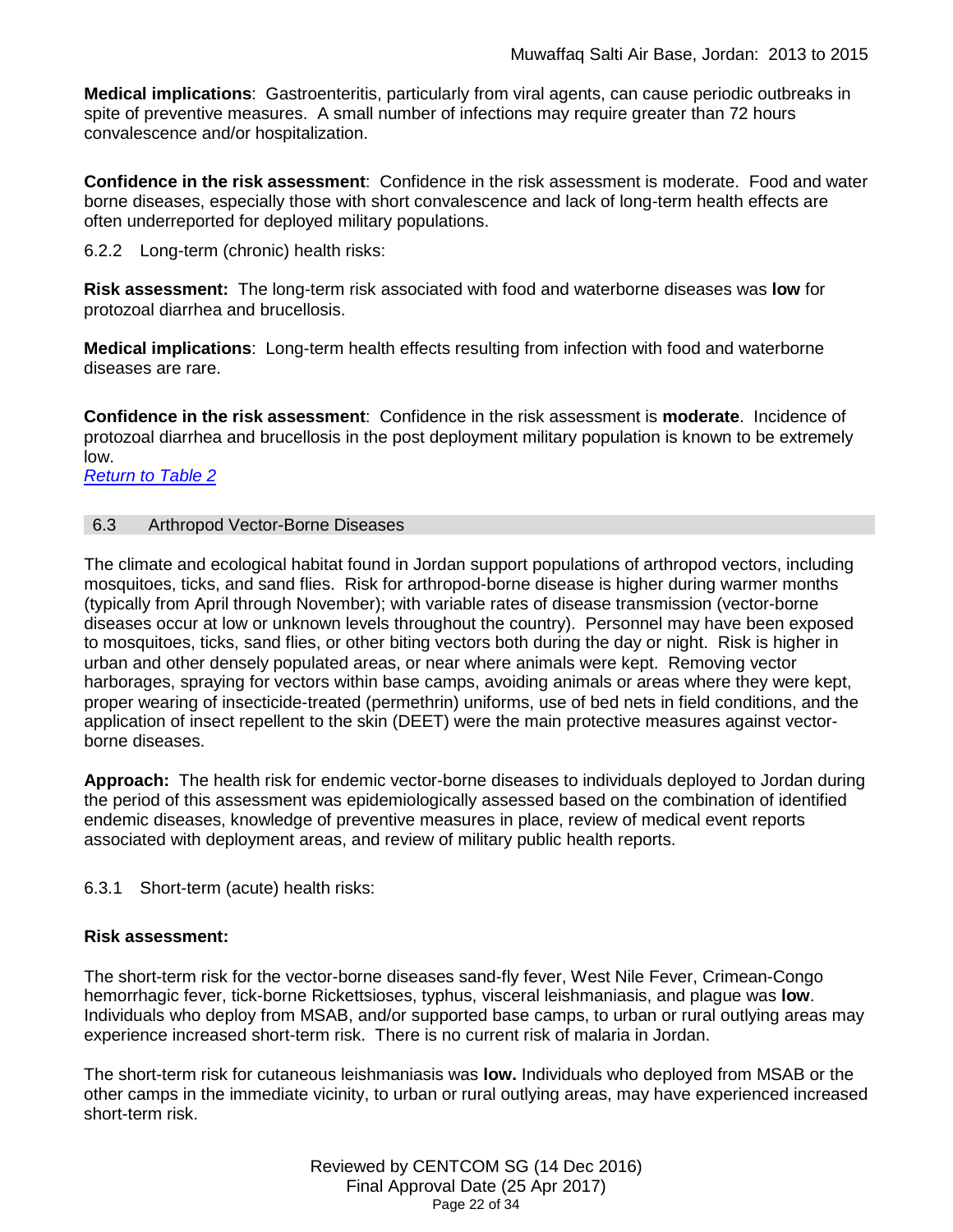# **Medical implications:**

Sand-fly fever, West Nile Fever, Crimean-Congo hemorrhagic fever, tick-borne Rickettsioses, typhus, and plague present in Jordan have fairly short incubation periods ranging from days to weeks. Any of these diseases would initially present as acute fever and malaise, some accompanied by rash, and would lead to acute, sometimes severe illness. Visceral leishmaniasis, while assessed as present, is extremely rare and can have an incubation period from 10 days to 6 months.

Cutaneous leishmaniasis typically presents as skin lesions, single or multiple, that start as a papule and enlarge into an ulcer.

**Confidence in the risk assessment**: Confidence in the risk assessment is **moderate**. Reports of vector borne disease, including leishmaniasis, were received through official DoD medical event reporting systems.

6.3.2 Long-term (chronic) health risks:

# **Risk assessment:**

The long-term risk for arthropod vector-borne diseases is **low.**

# **Medical implications:**

Both visceral and cutaneous leishmaniasis may have extended incubation periods, ranging from 1 week to 6 months. Although rare, it is possible to be infected during deployment, but not to have clinically evident disease until redeployed. Leishmaniasis should be considered in the differential diagnosis for any unusual skin lesions, or chronic, systemic disease.

**Confidence in the risk assessment**: Confidence in risk assessment is **medium.** Incidence of visceral leishmaniasis in the post deployment military population is known to be low. Cases of cutaneous leishmaniasis were detected and treated post deployment. The military medical community was aware of the presence of leishmaniasis in Jordan, and skin lesions in individuals with a history of time spent in Jordan were/are evaluated with that in mind.

<span id="page-22-0"></span>*Return to Table 2*

# 6.4 Water Contact Diseases

Operations or activities that involve extensive fresh water contact may result in individuals being exposed to leptospirosis. The occurrence of flooding after heavy rainfall facilitates the spread of leptospirosis because, as water saturates the environment, leptospirosis present in the soil pass directly into surface waters. Activities such as wading or swimming in fresh water sources may result in exposures to enteric diseases such as diarrhea and hepatitis via incidental ingestion of water. Prolonged water contact also may lead to the development of a variety of skin conditions, such as bacterial or fungal dermatitis. Elimination of standing, and/or open, bodies of fresh water protects against the spread of water contact diseases.

**Approach:** The health risk for endemic water contact diseases to individuals deployed to Jordan during the period of this assessment was epidemiologically assessed based on the combination of identified endemic diseases, knowledge of preventive measures in place, review of medical event reports associated with deployment to Jordan, and review of military public health reports.

> Reviewed by CENTCOM SG (14 Dec 2016) Final Approval Date (25 Apr 2017) Page 23 of 34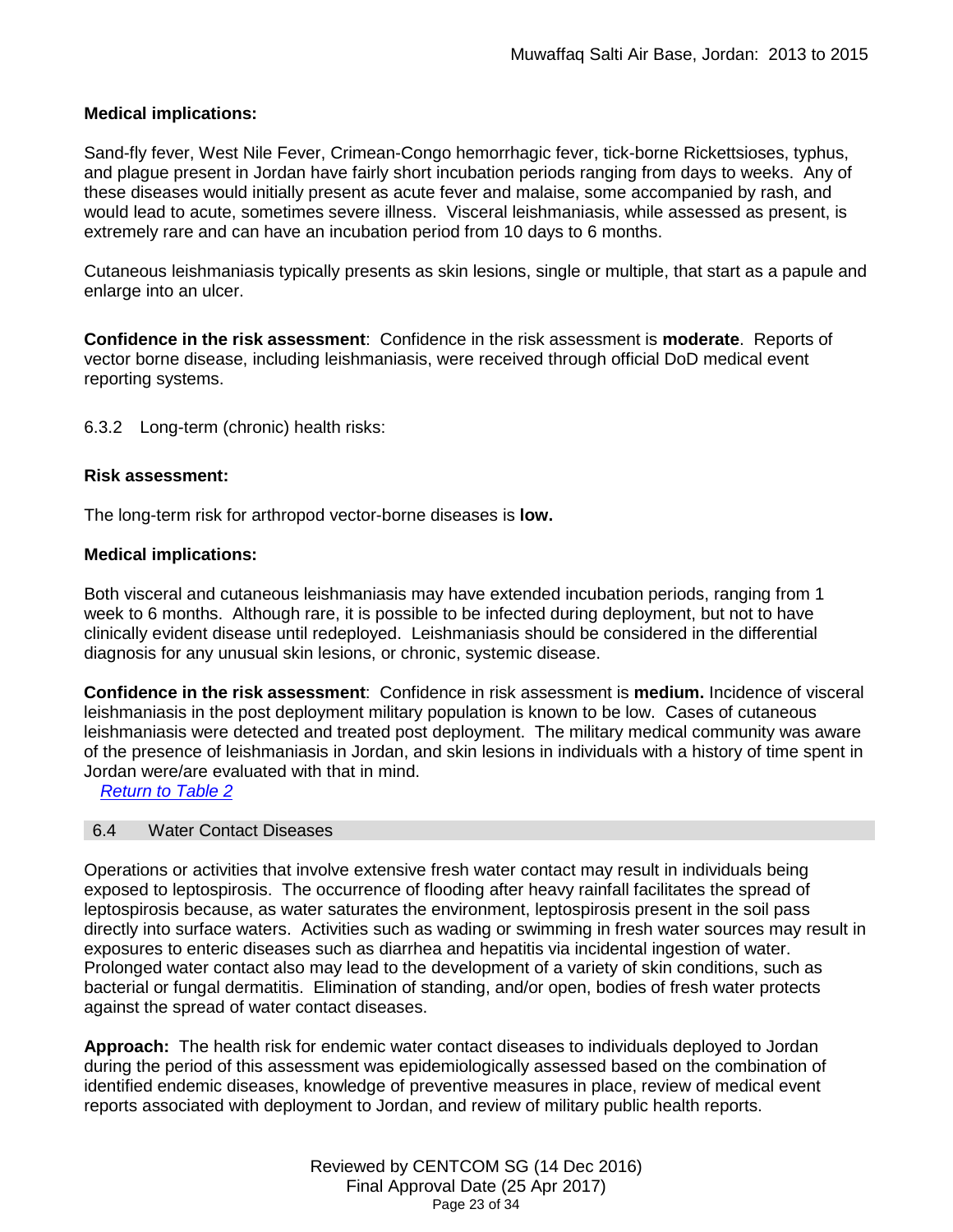## 6.4.1 Short-term (acute) health risks:

**Risk assessment:** The short-term risk for leptospirosis and schistosomiasis was **low**.

**Medical implications:** Leptospirosis, which has an incubation period of 5-14 days, presents as an acute fever with nonspecific symptoms that last for 1 week to several months. Schistosomiasis is a febrile illness that has in incubation period of 14 to 42 days, and in severe cases, can require hospitalization and convalescence for 7 days.

**Confidence in the risk assessment**: Confidence in the risk assessment is **high**. No reported cases of water contact diseases were identified from Jordan during the assessment period.

6.4.2 Long-term (chronic) health risks:

No long-term health risk was identified. *[Return to Table 2](#page-5-1)*

#### <span id="page-23-0"></span>6.5 Respiratory Diseases

U.S. military populations living and working in close-quarter conditions were at risk for substantial person-to-person spread of respiratory virus infections such as the common cold and influenza. Primary exposure pathways for tuberculosis include prolonged close contact (generally several hours per day for greater than three days per week in a closed space) with the local population or third country national contractors. U.S. personnel who remained on base had limited to no contact with the local population, and local and third country national workers/contractors were required to complete health screening prior to employment.

**Approach:** The health risk for respiratory diseases to individuals deployed to Jordan during the period of this assessment was epidemiologically assessed based on the combination of identified endemic diseases, knowledge of preventive measures in place, review of medical event reports associated with deployment to Jordan, and review of military public health reports.

#### 6.5.1 Short-term (acute) health risks:

**Risk assessment:** The short-term risk for upper respiratory infections was **low.** Risk due to a high rate of personnel turnover, shared dining, berthing, recreational facilities, and working spaces is not substantially different than that expected in similar settings within the United States. Middle Eastern Respiratory Syndrome Coronavirus (MERS-CoV) is endemic in the Middle East and present in Jordan.

The short-term risk for tuberculosis and MERS-CoV was **low.** Most cases of MERS-CoV are healthcare associated and occur among healthcare workers in civilian medical facilities.

#### **Medical implications:**

Upper respiratory infections, particularly from viral agents, can cause periodic outbreaks in spite of preventive measures. A small proportion of infections may require greater than 72 hours convalescence and/or hospitalization.

Symptoms of tuberculosis, including fever, weight loss, night sweats and cough, typically start within 1- 6 months of infection. The lifetime risk for tuberculosis after becoming infected is 5-10%; half of this risk occurs in the first two years following infection.

Most people infected with MERS-CoV developed severe acute respiratory illness, including fever, cough, and shortness of breath.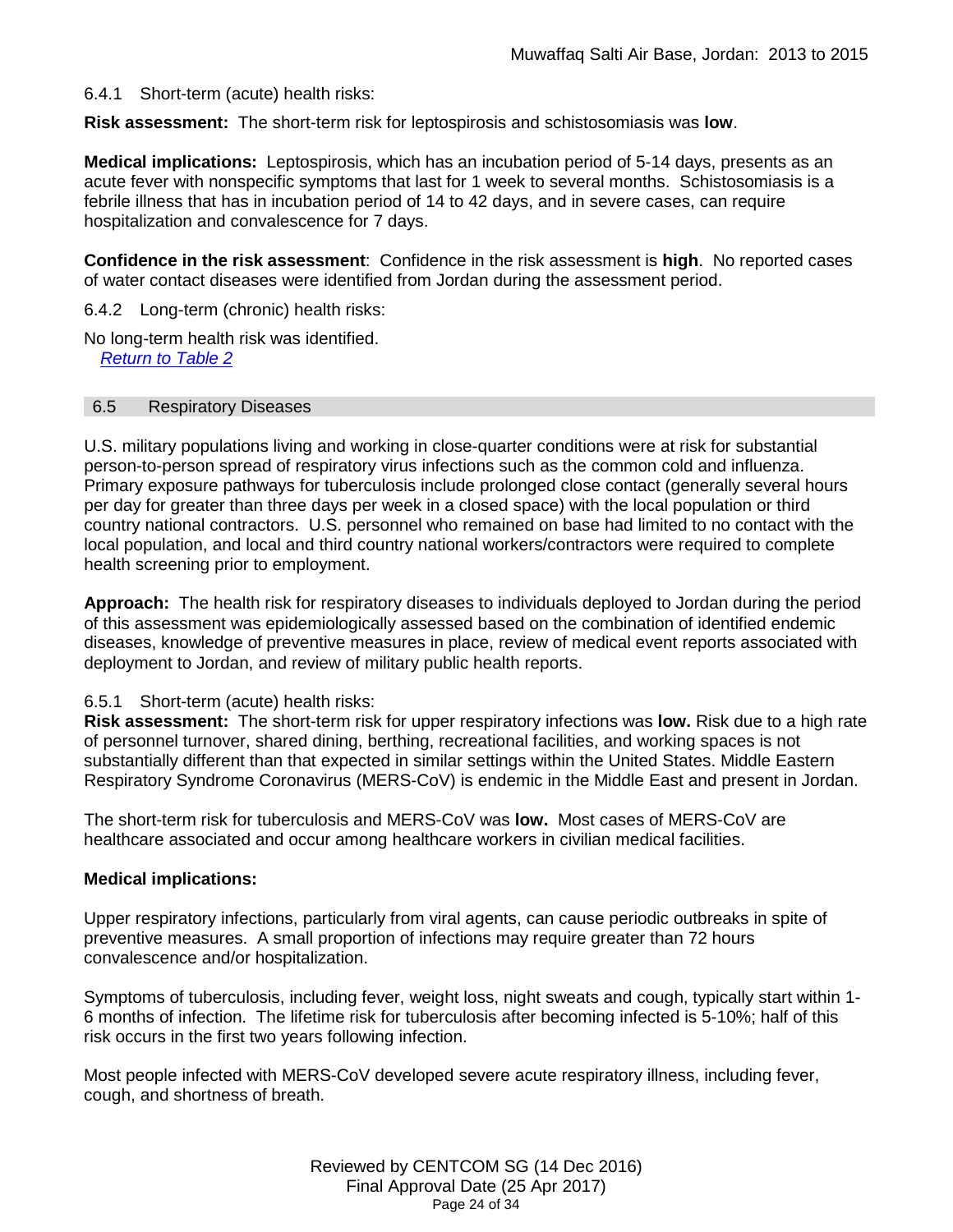**Confidence in the risk assessment**: Confidence in risk assessment is **moderate**. Upper respiratory infections, especially those with short convalescence and lack of long-term health effects are not reportable for deployed military populations. Tuberculosis prevalence in the local population is low/unassessed. No reports of tuberculosis were identified for individuals deployed to Jordan during the assessment period.

6.5.2 Long-term (chronic) health risks:

**Risk assessment:** The long-term risk for tuberculosis was **low**.

**Medical implications**: Symptoms of tuberculosis can be delayed by two or more years following infection. Tuberculosis should be considered in assessing symptoms of fever accompanied by night sweats and cough.

**Confidence in the risk assessment**: Confidence in risk assessment is **high**. Prevalence of tuberculosis in the local population is widespread, but prevalence of tuberculosis in the post deployment military population is known to be extremely low.

<span id="page-24-0"></span>*[Return to Table 2](#page-6-0)*

#### 6.6 Animal-Contact Diseases

Animals in Jordan were not routinely vaccinated against vaccine preventable diseases such as rabies or anthrax. Q-fever, anthrax, avian influenza, MERS-CoV, and rabies are known to be present in Jordan. Exposure to animals, and/or locations where animals were kept (stray dogs/cats, camels, birds, barnyards, poultry houses, slaughter houses), were the primary infection sources for all these diseases, and avoidance of companion and farm animal contacts was the primary prevention strategy. Preventive measures in place include anthrax vaccination, which is effective in preventing both cutaneous and inhalation anthrax, and rabies post exposure prophylaxis, which is effective for preventing onset of rabies in exposed individuals, and avoidance of close contact to prevent exposure to MERS-CoV (camels) and avian influenza (birds and poultry).

**Approach:** The health risk for endemic animal contact diseases to individuals deployed to Jordan during the period of this assessment was epidemiologically assessed based on the combination of identified endemic diseases, knowledge of preventive measures in place, review of medical event reports associated with deployment to Jordan, and review of military public health reports.

- 6.6.1 Short-term (acute) health risks:
- **Risk assessment:** The short-term risk for anthrax (naturally acquired), avian influenza (H5N1), MERS-CoV, rabies and Q-fever was **low**.

**Medical implications:** Naturally occurring anthrax (non-weaponized) is an acute disease that usually affects the skin, while inhalation anthrax has mild and non-specific initial symptoms among unimmunized individuals.

Symptoms of acute Q-fever, which may present one week to greater than one month after exposure, include fever, chills and weakness.

Rabies presents as an acute, viral encephalomyelitis and is almost invariably fatal.

Most people infected with MERS-CoV developed severe acute respiratory illness, including fever, cough, and shortness of breath. Camels have tested positive for MERS-CoV and are thought to be carriers of the virus. As a precaution, personnel are instructed to avoid any close contact with camels.

> Reviewed by CENTCOM SG (14 Dec 2016) Final Approval Date (25 Apr 2017) Page 25 of 34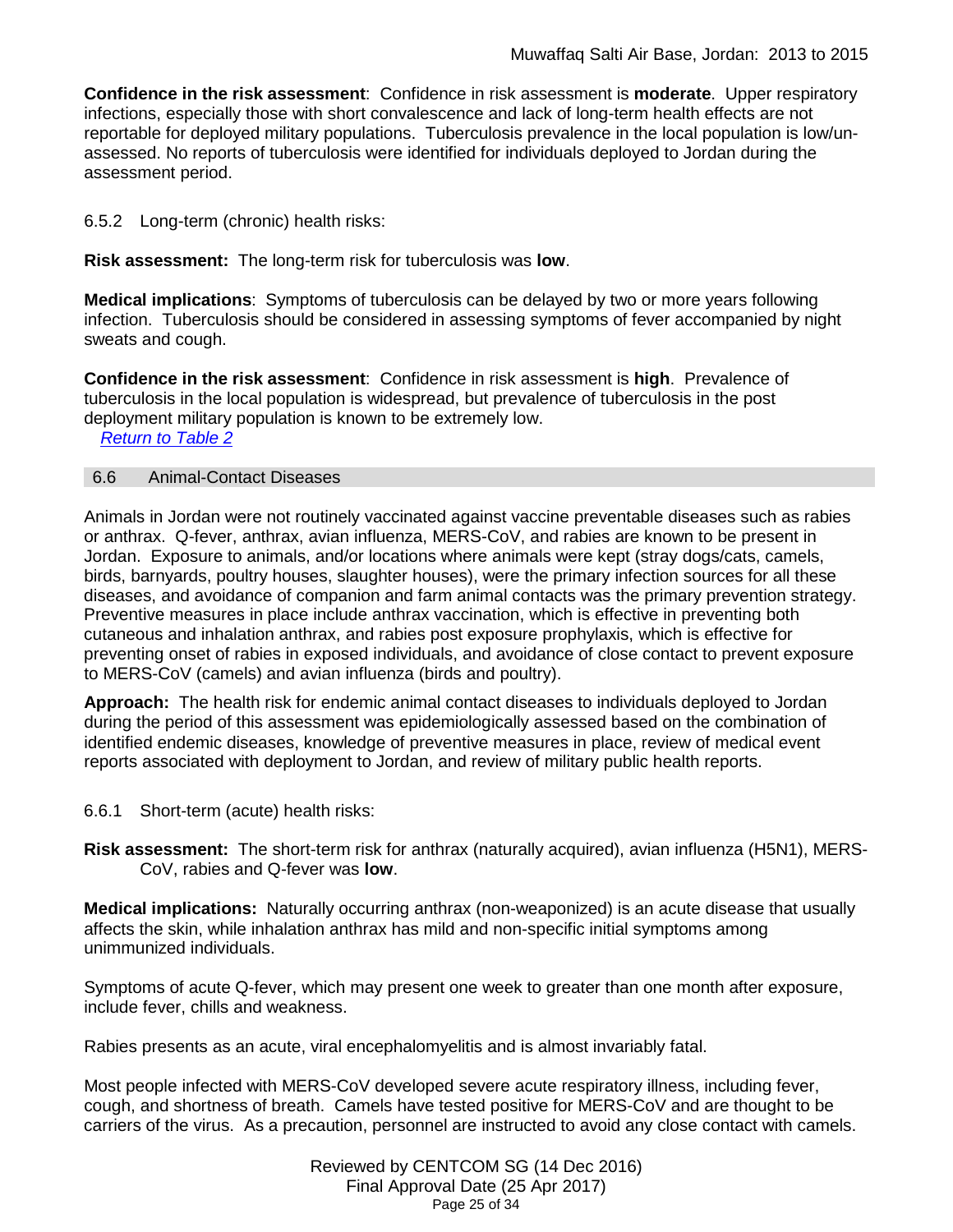Cases of avian influenza (H5N1) in Jordan are extremely rare and have only been reported in poultry.

**Confidence in the risk assessment**: Confidence in risk assessment is **high**.

6.6.2 Long-term (chronic) health risks:

**Risk assessment:** The long-term risk for Q-fever and rabies was **low**.

**Medical implications**: Q-fever is generally an acute febrile disease. However, considerable variation in severity and duration may be seen; infections may be unapparent or present as a nonspecific undifferentiated febrile syndrome or as pneumonia. Q-fever should be considered in the differential diagnosis of an undifferentiated febrile syndrome when personnel mention a history of being near or in areas where animals were kept or had been kept.

The incubation period for rabies is typically 1–3 months, but may be more than one year in rare instances.

**Confidence in the risk assessment**: Confidence in risk assessment is **high.** *[Return to Table 2](#page-6-1)*

# <span id="page-25-0"></span>7 Venomous Animals/Insects

The species listed below have home ranges that overlap the country of Jordan, and may present a health risk if encountered. Information was taken from US Army Public Health Command, Armed Forces Pest Management Board Living Hazards Database, and personal communication from previously deployed preventive medicine personnel. Little to no regional (within the country of Jordan) animal range information was available. The below list should not be considered all inclusive; other venomous scorpions and snakes may be present in the region. See Section 10 for more information about pesticides and pest control measures.

7.1 Short-term (acute) health risk:

7.1.1 Spiders: Numerous species of spiders are found in Jordan. The Black Widow Spider (*Latrodectus lugubris*) is the only known species whose bite presents a threat. Widow spider bites are mostly minor and even significant envenomation is unlikely to be lethal. Bite is usually felt as a "sting", with delayed (10+min) local pain, and sweating. More severe envenomation may produce regional pain, tender draining lymph nodes, nausea, hypertension, and malaise. Health risk was **low**.

7.1.2 Scorpions: Numerous species of scorpion are found in Jordan. The majority of scorpions found in the region have stings that cause only short lived local effects, such as pain, without systemic effects. Serious envenomation may result in numbness, frothing at mouth, difficulty breathing, and convulsions. Various factors influence the severity of the envenomation to include health and age of patient, sting site, and size and age of scorpion. Most scorpion venom is neurotoxic with a mixture of other substances. If the patient is allergic to bee and wasp stings, extreme caution and care must be taken to prevent excessive morbidity and even possibly death. The following three scorpions are listed as present in Jordan and have known detrimental health effects:

> • *Leiurus Quinquestiatus* (Yellow Deathstalker) venom is a powerful mixture of neurotoxins, with a low lethal dose. While a sting from this scorpion is extraordinarily painful, it normally would not kill an otherwise healthy adult human. Antivenin available in Amman.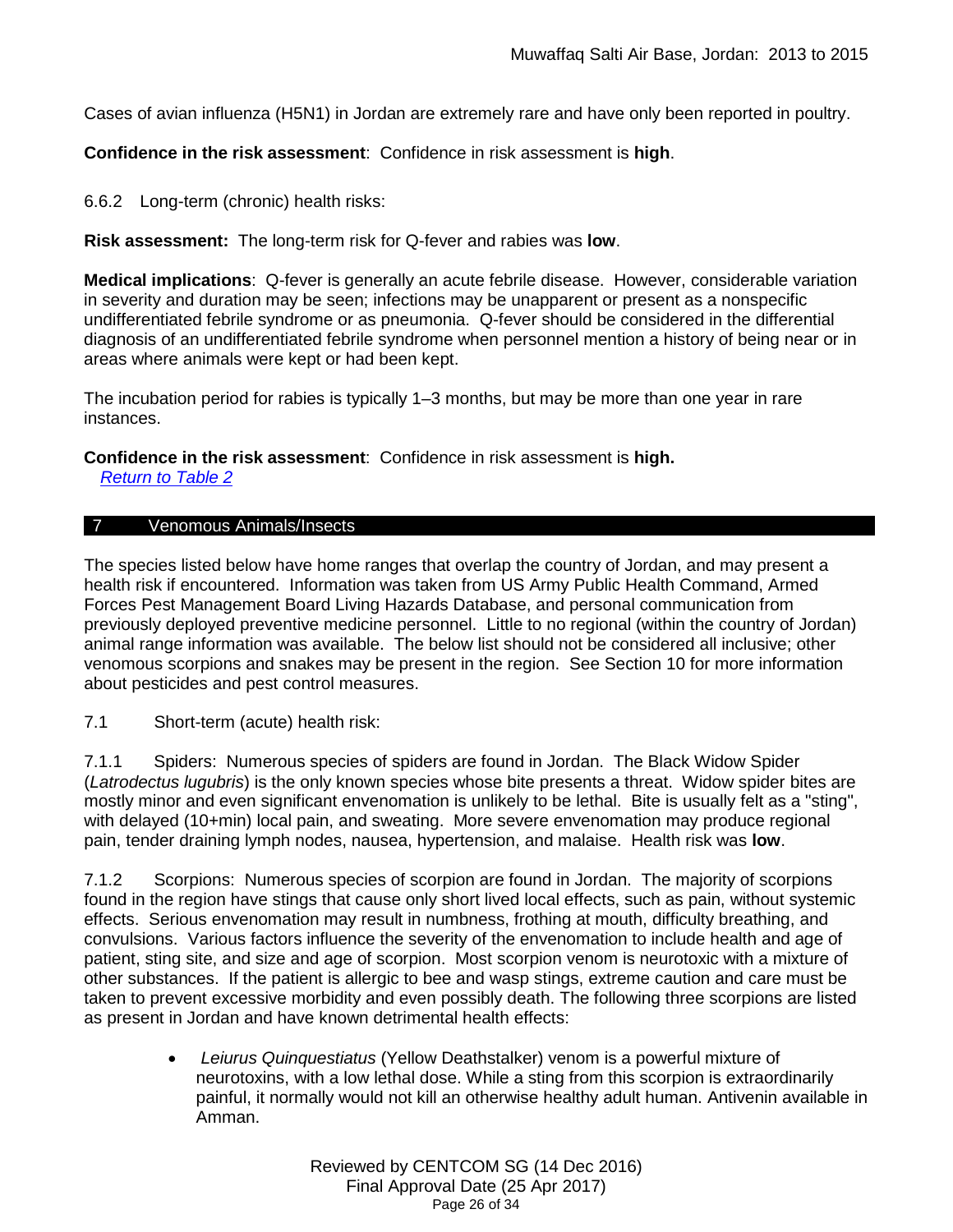- *Androctonus crassicudauda (*Arabian Fat-Tail). Some authorities report a sting from a Black Fat tail Scorpion can kill an adult human in seven hours. Reactions vary considerably. Antivenin available in Amman.
- *Leiurus jordanensis (*Jordan's Black Deathstalker) venom is most powerful and most painful and can kill children and elderly people. Antivenin available in Amman

Overall health risk from scorpions was **low**.

7.1.3 Snakes: Numerous species of snakes are found in Jordan. A number of poisonous snakes, whose range incorporates Jordan, could have been encountered to include cobras, pit vipers, and vipers. The following list is not an all-inclusive list of snakes in the area. Most of the data is derived from a Systemic, distribution and ecology of snakes study done by the Department of Biology, Jordan University of Science & Technology and Department of Biology, the University of Jordan, Amman and represent those deemed most significant or potentially encountered.

- *Antractaspis Engaddensis* (Israeli Mole Viper). Highly Lethal without intervention, Neurotoxic, Cardiac Distress A-V Block, may cause: extreme locational pain, anticoagulation, lowered BP, respiratory distress. Antivenin available in Amman.
- *Cerastes gasperettii (*Arabian Horned Viper). Procoagulant, Hemorrhaging, Abdominal Pain, Vomiting, Dizziness, Convulsions, Headaches, Site swelling and necrosis, Morbidity is less than 1% with intervention. Antivenin available in Amman.
- *E. Coloratus* (Burton's Carpet Viper) Procoagulant, Anticoagulant, Hemorrhaging, Nephrotoxic, Necrotoxins, 10% morbidity with intervention. Antivenin available in Amman.
- *Vipera palaestinae/Daboia palaestinae (*Palestine Viper, Pit Viper). Vomiting, Swelling at site, Sweating, Abdominal Pain, Diarrhea, Tachycardia, Facial Swelling, Hypotension, Shock. Antivenin available in Amman.
- *Walterinnesia Aegyptia* (Desert Black Snake) Data for the Desert Black Snake is low, common antivenin is recommended however no known antivenin specifically for this snake.

Overall, the health risk associated with snakes was **low**.

7.5 Long-term (chronic) health risk:

#### **No long-term health risks were identified based on available data.**

**Risk assessment:** The long-term risk associated with snakes was **low** based on disease incident reporting from Jordan.

**Medical implications**: Long-term health effects resulting from interaction with snakes is **low** based on efficacy of control measure as evidenced by lack of disease(s) reported in various medical surveillance data bases e.g., TMDS, MERS, DRSi as per incident reporting from Jordan.

**Confidence in the risk assessment**: Confidence in risk assessment is **high** based on disease incident reporting from Jordan.

*[Return to Table 2](#page-6-2)*

#### <span id="page-26-0"></span>8 Heat/Cold Stress

8.1 Site-Specific Conditions: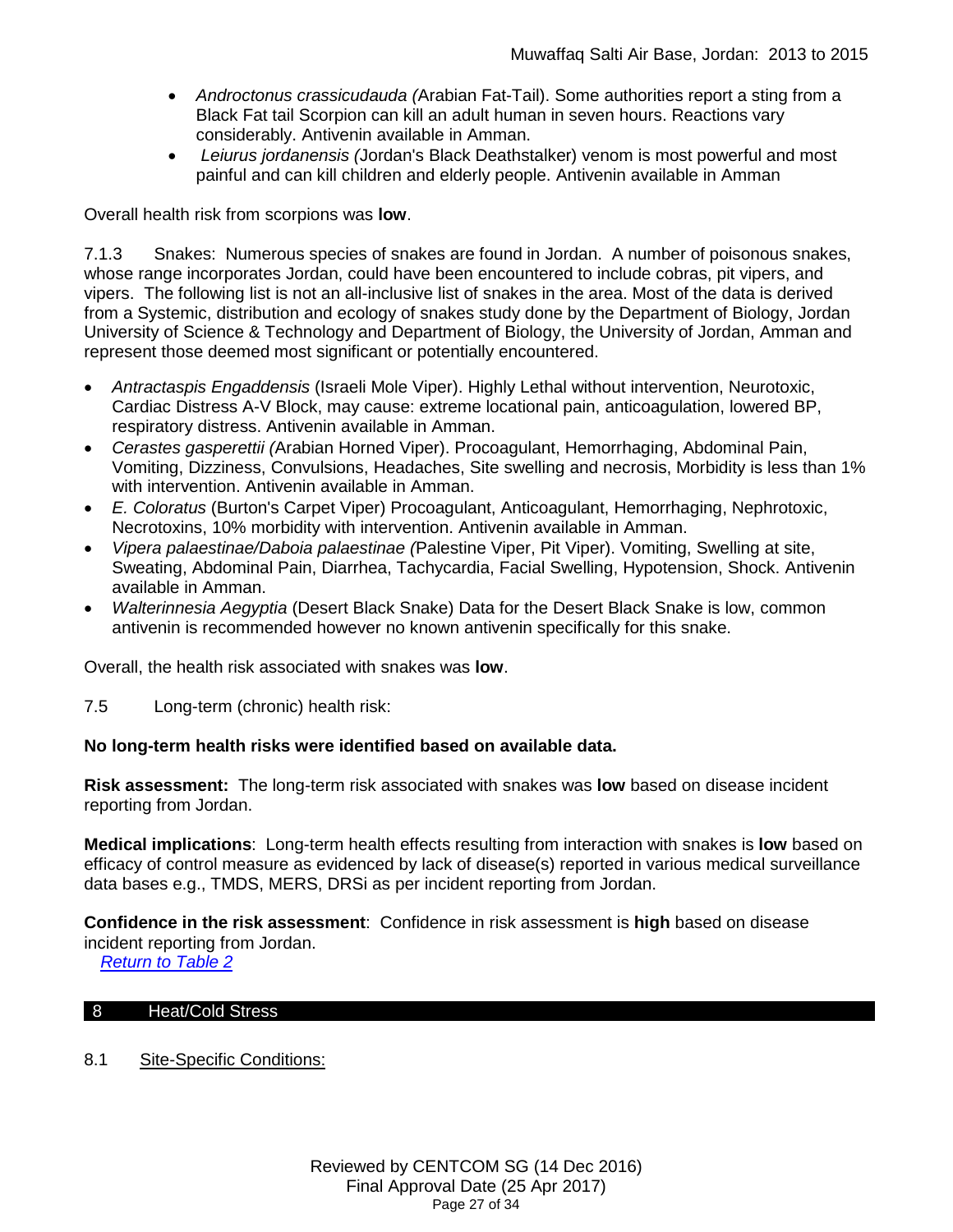At MSAB, the average low and high in August was  $65^{\circ}$ F and  $95^{\circ}$ F respectively. August was on average the hottest part of the summer. The average low and high in February was  $33^{\circ}$ F-51<sup> $\circ$ </sup>F. February is on average the coldest month of the year. MSAB had less than one year of monitoring the weather. Thus far, the highest recorded temperature in June was 108°F, and the lowest was 25°F in February.

#### <span id="page-27-0"></span>8.2 Heat

8.2.1 Heat Exposure Guidelines

The risk of heat injury is based on the Wet Bulb Globe Temperature Index as follows: **Low** (80-84.9 °F) **Moderate** (85-87.9°F) **High** (88-89.9°F) **Extremely High** (≥ 90°F)

8.2.2 Short (acute) and long-term (chronic) health risk:

**Approach:** No casualty medical event reports involving heat injuries or heat stress monitoring data were available in the Defense Occupational and Environmental Health Readiness System or the Military Exposure Surveillance Library for MSAB. Accordingly, risk estimates are based strictly on existing climatologic data.

#### **Risk Summary:**

Short-term (acute) health risk: **Moderate** - The short-term health risk of heat injury for unacclimatized individuals (i.e. on site less than four weeks) from May-September were moderate. For the remainder of the year, health risk was low. Health risk for persons with underlying health conditions may be elevated above these baselines, especially during May-September.

Long-term health risk: **Low** - The long-term health risk was low**.**

**Medical implications:** Severity of heat injury can range from mild clinical signs such as clamminess, nausea, disorientation or headache to life threatening symptoms requiring hospitalization. Long-term medical implications from heat injuries are rare but can occur, especially from more serious injuries such as heat stroke. Individuals with a history of heat injury, even when medical attention was not sought, are at increased risk for future heat injury; repeat heat injury may have increased severity.

**Confidence in the risk assessment**: Based on generally available information on climatic conditions and the absence of reported heat injuries, confidence in risk assessment is **high**. Individuals who experienced mild symptoms of heat injury may not have sought medical attention; this may lead to an underestimation of the risk.

*[Return to Table 2](#page-6-3)*

#### <span id="page-27-1"></span>8.3 Cold

8.3.1 Short (acute) and long-term (chronic) health risks*:* **Low** based on available information.

**Approach:** No cold injury data were available in the Defense Occupational and Environmental Health Readiness System or the Military Exposure Surveillance Library for MSAB. Accordingly, risk estimates are based strictly on existing climatologic data.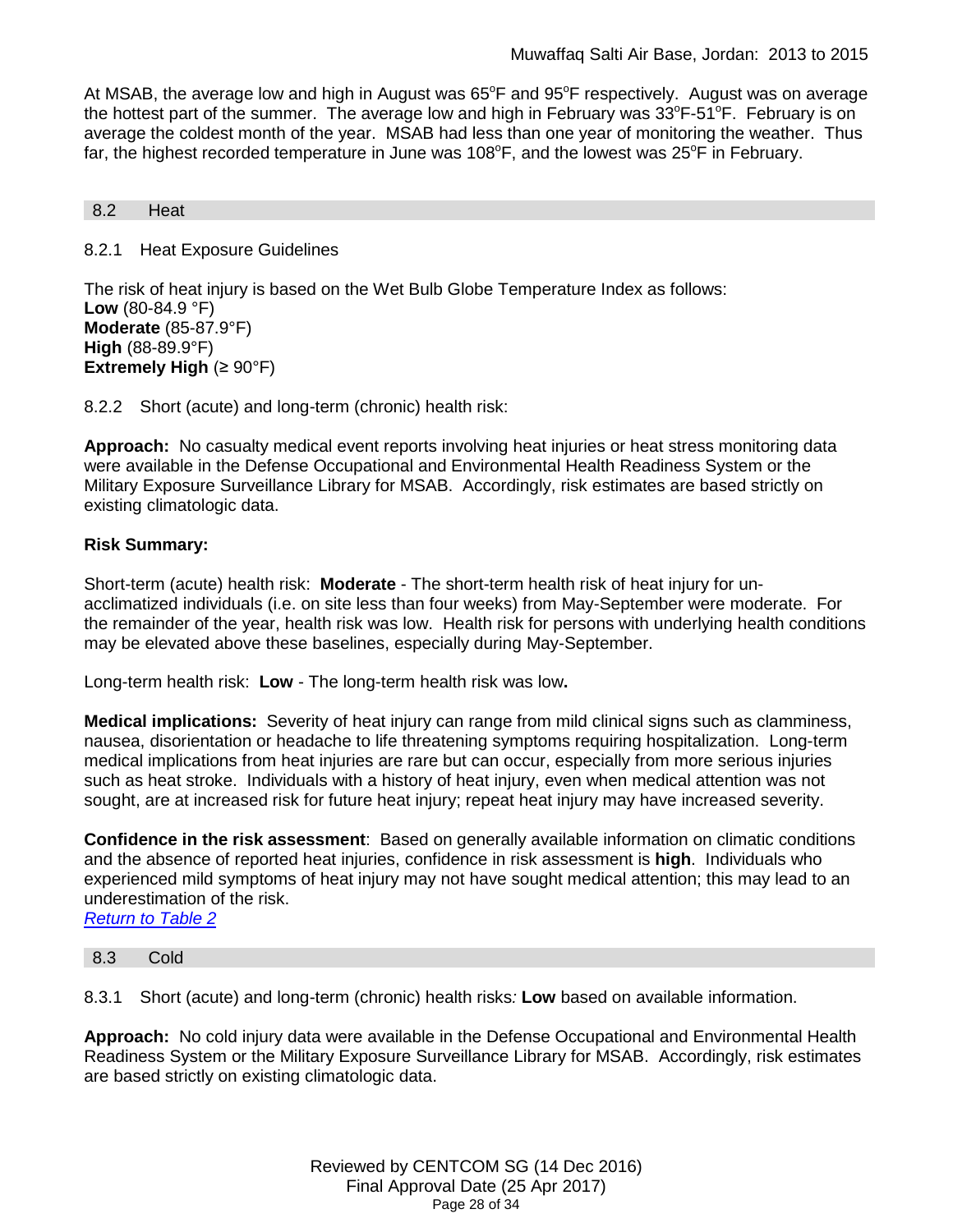**Risk Summary**: The risk for cold stress/injuries is largely dependent on clothing/equipment worn, operational work intensity and individual factors rather than environmental factors alone. The acute and chronic risk for non-freezing cold injuries, such as chilblain, trench foot, and hypothermia was low**.** The risk of cold stress/injury increases with colder temperatures, wind, longer exposures, inactivity, and inadequate clothing. The period of greatest risk of cold stress/injury is during January.

**Medical implications:** The cooling of body parts may result in various cold injuries - nonfreezing injuries, freezing injuries and hypothermia which is the most serious. Toes, fingers, ears and nose are at greatest risk because these areas do not have major muscles to produce heat. In addition, the body will preserve heat by favoring the internal organs and thus reducing the flow of blood to the extremities under cold conditions. The most severe cold injury is hypothermia which occurs from excessive loss of body heat and the consequent lowering of the body's core temperature.

**Confidence in the risk assessment**: **High** - Based on generally available information on climatic conditions and the absence of reported cold injuries, confidence in risk assessment is high. Individuals who experienced mild symptoms of cold injury may not have sought medical attention. This may lead to an underestimation of the risk. *[Return to Table 2](#page-6-3)*

|  | $\overline{9}$ | Nr.<br>NG7<br>-<br>. . |  |  |  |  |  |
|--|----------------|------------------------|--|--|--|--|--|
|--|----------------|------------------------|--|--|--|--|--|

- <span id="page-28-0"></span>9.1 Continuous
- 9.1.1 Exposure Guidelines:

The Services have established occupational and environmental exposure limit (OEEL) for continuous or intermittent noise at 85 decibels on the A-weighted scale (dB(A)), 84 dB(A) for the Navy, as an eight hour time-weighted average (TWA). The A-weighted scale of noise measurement is used because it mimics the human ear's response to sound. All Services require that individuals routinely exposed to noise levels greater than the OEEL be enrolled in the hearing conservation program. Generally, routinely exposed is defined as when the TWA exceeds 84 dB(A) on average more than two days in any month.

9.1.2. Site Specific Conditions:

Sources of potential noise include flight line operations, associated with both fixed and rotary wing aircraft, tactical generators and various hand tools in maintenance shops. Due to the inherent noise hazard in flight line operations, personnel were required to wear dual hearing protection. The aerospace ground equipment (AGE) shop has several pieces of hazardous noise equipment. Their "Dash 60" generator was measured to be 109.7 dB(A).

9.1.3 Short (acute) and long-term (chronic) health risk: Low based on available information.

**Approach:** Knowledge of the Service hearing conservation programs and typical sound pressure level measurements associated with the various potential noise generating sources were used to complete the health risk assessment. DOEHRS-IH was reviewed for noise assessments.

# Risk Summary:

Short-term health risk: The short-term risk of noise induced hearing loss with the use of appropriate hearing protection use was **low**. Few exposed individuals are expected to have experienced noticeable short-term health effects such as annoyance, speech interference, fatigue and temporary hearing threshold shifts during deployment.

> Reviewed by CENTCOM SG (14 Dec 2016) Final Approval Date (25 Apr 2017) Page 29 of 34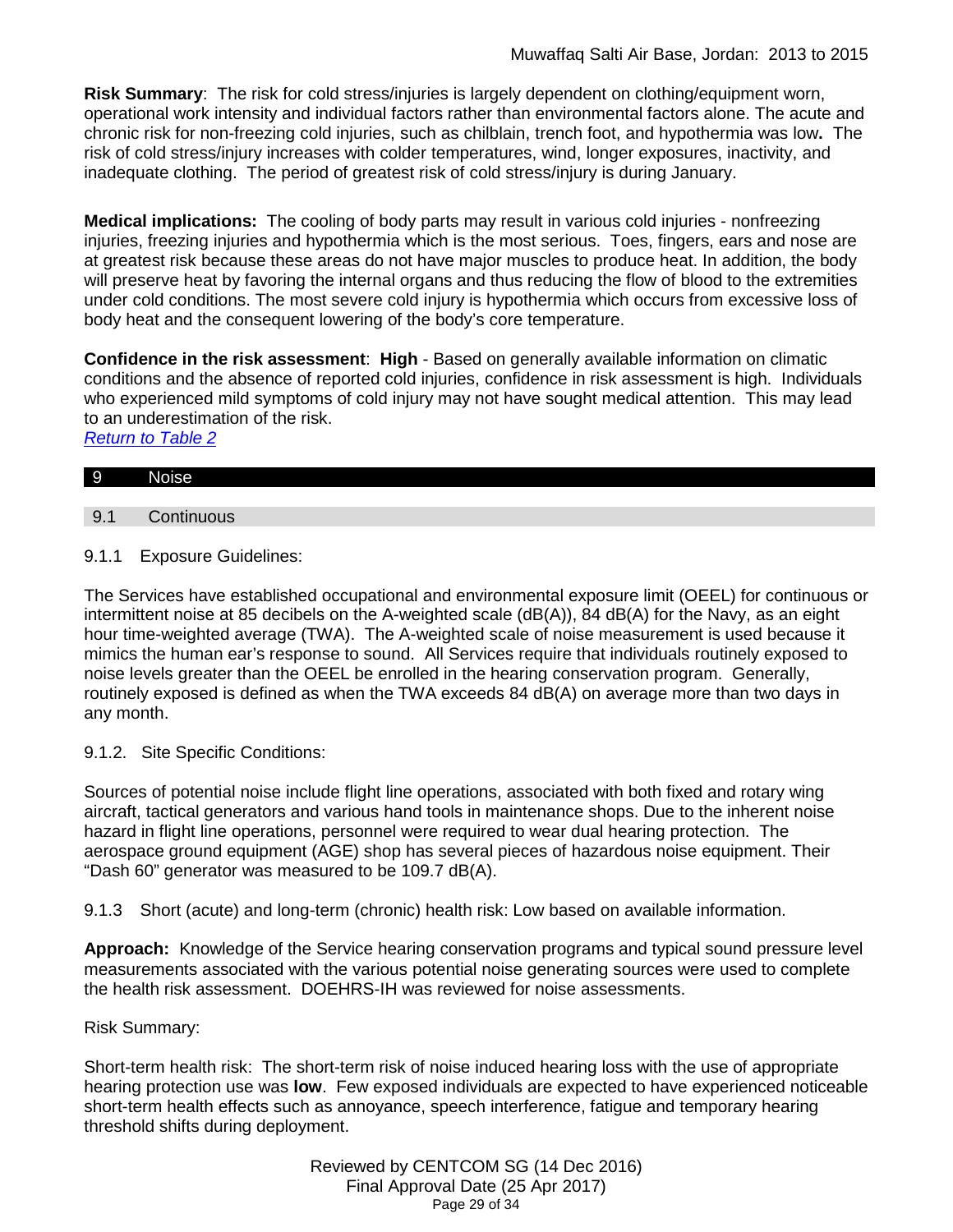Long-term health risk: The long-term risk of noise induced hearing loss with appropriate hearing protection use is **low**.

**Medical implications:** Exposure to high noise levels can cause hearing loss, tinnitus (ringing in the ear), stress, high blood pressure, fatigue, and gastro-intestinal problems.

**Confidence in the Risk Assessment**: Confidence in the health risk assessment is **moderate**. There is a well-established hearing conservation program; hearing protection is readily available and generally worn by individuals with known occupational exposures across the Services. However, the limited availability of quantitative information about specific noise sources and enforcement of the use of personal protective equipment diminishes confidence.

# <span id="page-29-0"></span>9.2 Impulse

At this time, there is no measured information of impulse noise (140 dB or greater) available for MSAB. Impulse noise exposure is typically associated with the discharge of weapons. Security forces (SF) personnel may use the Royal Jordanian AF firing range 1-2 times per rotation. The range is outdoor and has a sand berm. It is expected based on frequency and duration of Security Forces firing ops, the impulse noise hazard, would be minimal.

9.2.1 Short-term (acute) and Long-term (chronic) health risks: **Low** – Personnel have been given hearing protection and training on the use of hearing protection. There is no information to suggest that the exposure to impulse noise at the firing range is any more than at home station.

**Medical implications:** Exposure to high noise levels can cause hearing loss, tinnitus (ringing in the ear), stress, high blood pressure, fatigue, and gastro-intestinal problems.

**Confidence in the Risk Assessment**: **Low** since there is no documented information.

# *[Return to Table 2](#page-7-0)*

#### <span id="page-29-1"></span>10 Unique Concerns

#### <span id="page-29-2"></span>10.1 Asbestos and Lead-Based Paint

10.1 Site-Specific Conditions:

Roughly 85% of the population works in structures (mostly tents) constructed by the DoD. Approximately 15% work in hardened facilities constructed by Jordan. 100% of DoD personnel sleep in DoD constructed facilities. The structures are not painted, and there are only five hardened facilities on MSAB--one latrine, the dining facility, AMU operations, tower, and the headquarters building. There are no known issues of exposure to potential sources of asbestos containing material (ACM) or peeling paint that could contain lead. Two bulk samples were taken for analysis for asbestos, and the results were non-detect. No systematic base-wide survey has occurred. It is not uncommon for countries outside the U.S. to use materials that contain asbestos. Asbestos-containing materials that are intact and managed in place, present minimal hazards to US personnel. In July 2015, bulk samples of asbestos were taken at the Royal Jordanian Air Forces (RJAF) indoor soccer facility and identified chrysotile asbestos (35%) in the ceiling tile, which was friable. The RJAF indoor soccer facility was closed off to U.S. personnel on 1 Sept 2015.

10.1.1 Short-term and long-term health risk: **Low** based on available information.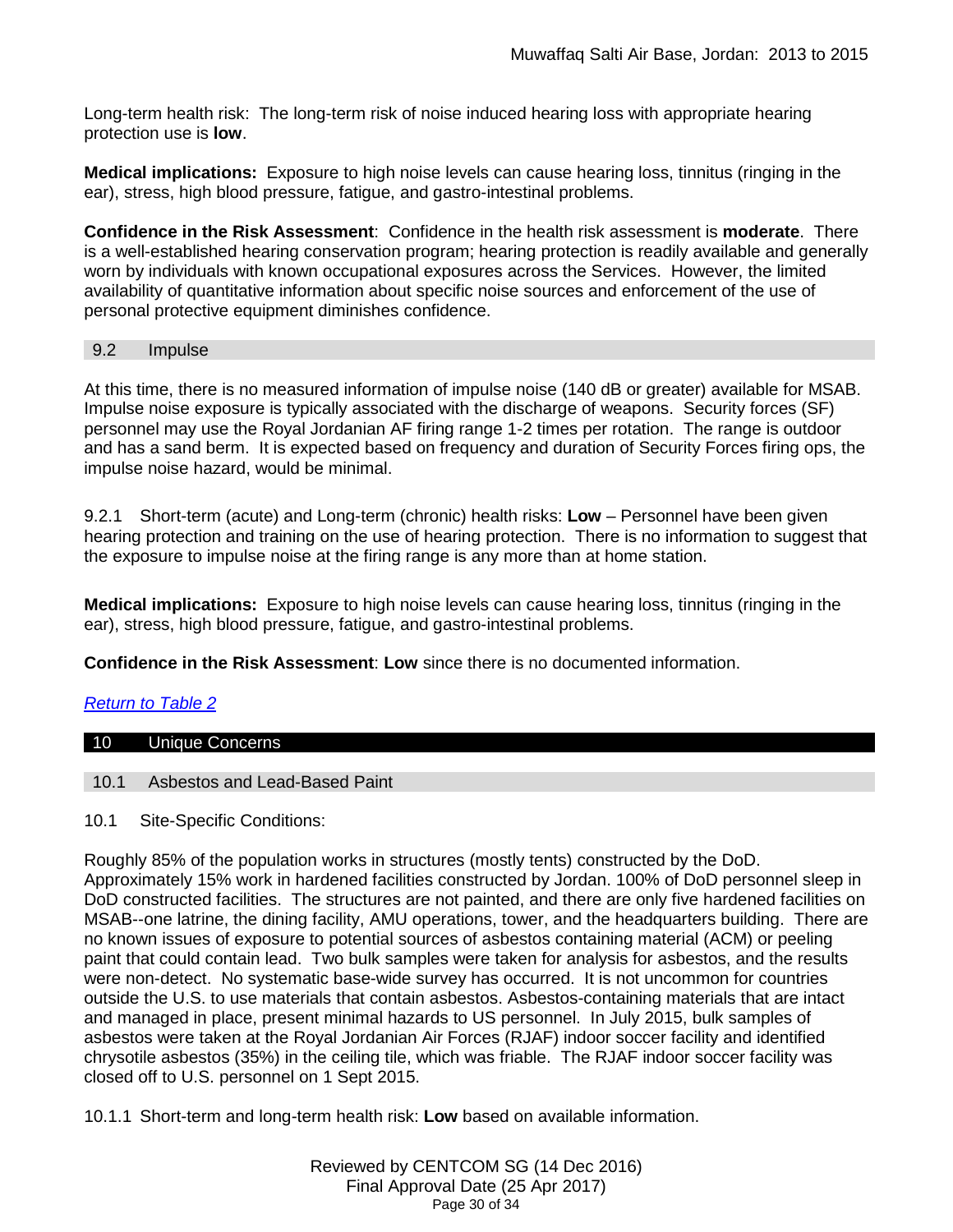**Medical implications:** Symptoms of asbestos-related diseases, such as shortness of breath, coughing, and chest pain, often do not appear until 20 to 50 years after the exposure. The two types of cancer caused by exposure to asbestos are lung cancer and mesothelioma. Long-term exposure to lead in adults can cause decreased memory and concentration; weakness in fingers, wrists, or ankles; small increases in blood pressure, particularly in middle-aged and older people; and anemia.

**Confidence in the Risk Assessment**: **High** – Since the structures are not painted, the risk to lead based paint is non-existent. The qualitative and quantitative information available suggests that there is not an issue with lead based paint or asbestos. The amount of ceiling tiles in the RJAF indoor soccer facility and the time spent in the facility was not substantial; therefore it is assumed that personnel will not have any adverse side effects from the exposure.

#### <span id="page-30-0"></span>10.2 Unique incidents at the site/Waste Disposal

No unique incidents are known to have occurred at the site. There have been no incidents of fire. Regular trash is removed by a local contracted agency. US personnel have little to no exposure to waste materials.

# *[Return to Table 2](#page-7-1)*

#### <span id="page-30-1"></span>10.3 Potential Environmental Contamination Sources

In addition to environmental exposures already discussed, there may be specific occupational exposure pathways associated with aircraft, vehicle and site maintenance. Typical chemicals of concern associated with potential occupational exposures were petroleum, oils, and lubricants. No industrial hygiene data exist to document the significance of occupational exposures; however, there were typically procedures in place for storage, handling, use and disposal of hazardous materials which generally minimize health risk. Workplaces with hazardous materials include but are not limited to the Vehicle Maintenance shop, Sheet Metal Repair shop, and Fuel System Repair shop. Small spills (less than five gallons) of antifreeze and fuel (gasoline/diesel) are known to have occurred at MSAB. Fuel is stored in large bladders, and there have been no instances of the bladders bursting.

**Approach**: Knowledge of the U.S. Central Command and Service specific policies and procedures served as the basis of this risk assessment. The qualitative information such as the similar exposure group (SEG) descriptions in DOEHRS-IH was reviewed.

10.2.1 Short-term (acute) and Long-term (chronic) health risks: **Low** based on available information.

**Medical implications:** The potential health effects would be dependent on the specific chemical that spilled. Possible health effects often depend on the way personnel were exposed (i.e., skin, oral, or breathing), the length of time of exposure, and personal characteristics (i.e., age, gender, genetic traits, diet, and other habits). Health effects of fuel may include irritation to unprotected skin, eye and upper respiratory irritation, fatigue, breathing difficulty, headaches, dizziness, and sleep disturbances. Scientific research on long-term effects is not conclusive. However, if an individual is exposed to large amounts of fuel for a long period of time, research shows there is a potential for health effects, such as lung and heart problems.

**Confidence in the risk assessment**: Confidence in the risk assessment is **moderate**. There is not any quantitative data on exposure and spills are known to have occurred in the past. Personnel have been trained at their home station on how to use personal protective equipment (PPE). PPE was

> Reviewed by CENTCOM SG (14 Dec 2016) Final Approval Date (25 Apr 2017) Page 31 of 34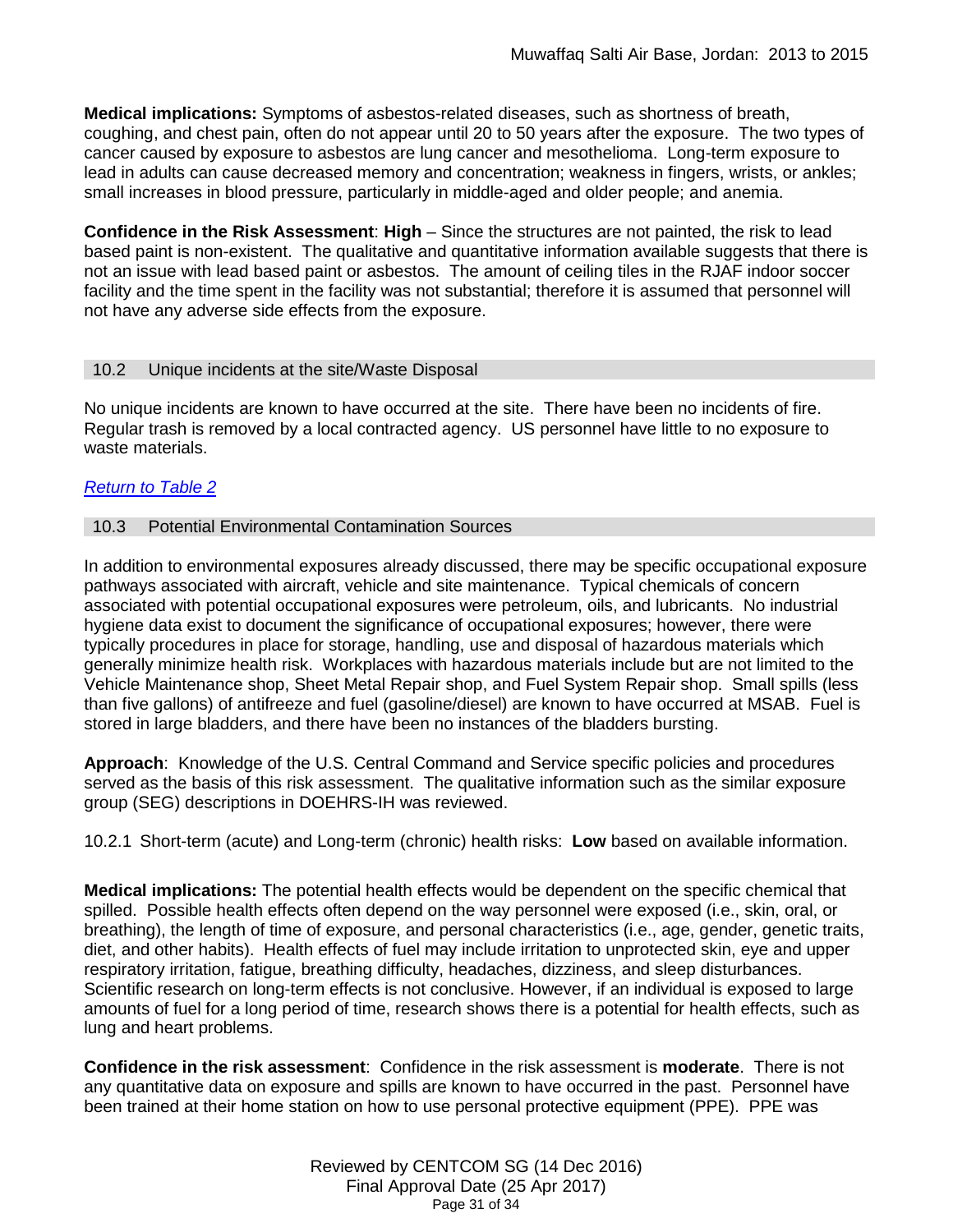available and presumed to have been used correctly during routine shop operations and during the response to the spills.

#### <span id="page-31-0"></span>10.4 Pesticides/Pest Control:

An entomology specialist arrived on station in March 2015. The goal was to mitigate pests and vectors in accordance with mandated integrated pest management practices and in accordance with DoDI 4150.07 requirements. The overwhelming majority of those efforts at the air base were in the reduction of filth flies, rodents, and feral animals. Non-chemical measures such as exclusion measures, sanitation, and various animal trapping methods were first and primary efforts. Secondary measures included the use of targeted bait applications for flies and rodents and mild store bought pesticides for insects. No organophosphates were used.

**Risk Summary: Low** - minor solid/granular pesticides were used.

**Medical implications:** No health effects were anticipated.

**Confidence in the risk assessment**: Confidence in the risk assessment is **high** since mild pesticides were used with PPE at all times. There is no information to suggest any issues with the pest management practices performed.

#### <span id="page-31-1"></span>10.5 Burn Pit

MSAB did not have a burn pit; however they did utilize a burn barrel from July 2014 to February 2015 to burn paper and discarded uniforms to include boots. After February 2015, the burn barrel was only used for disposing of classified paper.

# *[Return to Table 2](#page-7-1)*

#### 11 References

# *POEMS developed according to:*

- **1. DoDI 6490.03,** *Deployment Health***, 2006.**
- **2. JCSM (MCM) 0028-07,** *Procedures for Deployment Health Surveillance,* **2007.**
- **3. DoDI 6055.05, Occupational and Environmental Health, 2008.**
- **4. Klaassen, C.D.** *Casarett & Doull's Toxicology: the Basic Science of Exposures***, Chapter 2, Principles of Toxicology; Fifth Edition, McGraw Hill, New York.**

#### *Site description and baseline information obtained from:*

- *5.* **14th Weather Squadron, "Jordan Full Year Climatology," <https://www.afccc.af.mil/>**
- **6. Med-O-Med, "Jordan – Physical Geography Data," [http://medomed.org/2010/jordan-physical](http://medomed.org/2010/jordan-physical-geography-data/)[geography-data/](http://medomed.org/2010/jordan-physical-geography-data/)**
- **7. Food and Agriculture Organization of the United Nations, "Jordan," <http://www.fao.org/ag/AGP/AGPC/doc/counprof/Jordan/Jordan.htm>**
- **8. "PSD issues weather instructions," Jordan News Agency (PETRA), [http://www.petra.gov.jo/Public\\_News/Nws\\_NewsDetails.aspx?Site\\_Id=1&lang=2&NewsID=148352](http://www.petra.gov.jo/Public_News/Nws_NewsDetails.aspx?Site_Id=1&lang=2&NewsID=148352&CatID=13&Type=Home>ype=1)**  $&CatID=13&Type=Home&GType=1$

#### *Sampling data were obtained from the:*

**9. Defense Occupational and Environmental Health Readiness System (referred to as the DOEHRS-EH & IH databases) at [https://doehrs-ih.csd.disa.mil/Doehrs/.](https://doehrs-ih.csd.disa.mil/Doehrs/) Some of the data may be classified or otherwise have some restricted distribution. See discussion below.**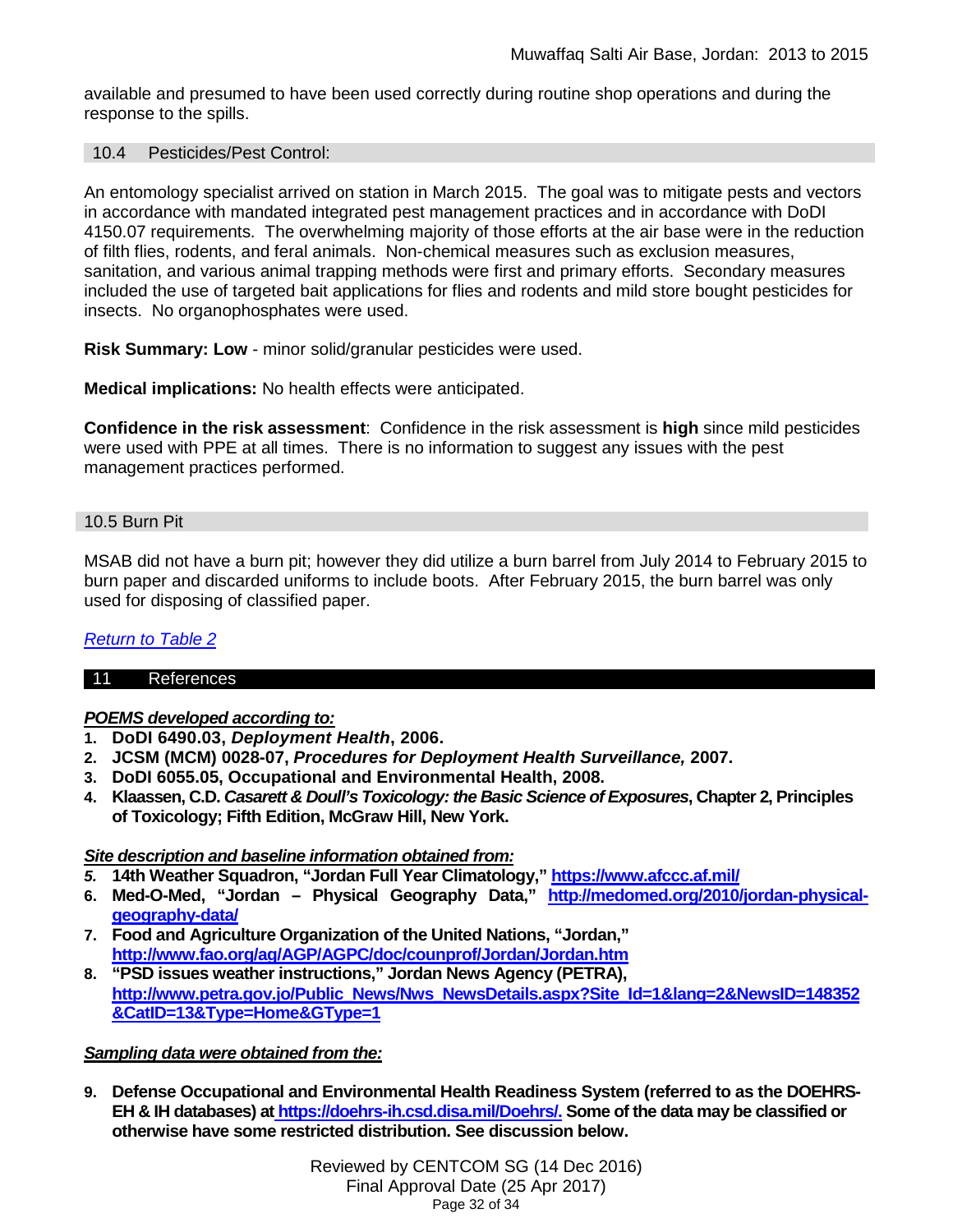- **10. Military Exposure Surveillance Library: [https://mesl.apgea.army.mil/mesl/.](https://mesl.apgea.army.mil/mesl/) Some of the data and reports used may be classified or otherwise have some restricted distribution.**
- **11. Abed, AM; Al Kuisi, M; and Kair, HA; "Characterization of the Khamaseen (spring) dust in Jordan,"** *Atmospheric Environment***, 2009, Vol 43, p. 2863-2876.**
- **12. Abu-Allaban, M; Hamasha, S; and Gertler, A; "Road Dust Resuspension in the Vicinity of Limestone Quarries in Jordan,"** *Journal of the Air & Waste Management Association***, 2006, Vol 56, p. 1440-1444.**

### *Additional environmental health reports/survey documents are from the:*

**13. Integrated Pest Management Plan – Multi-National Coalition XXXcountry – January 23, 2006 Restricted link only from Armed Forces Pest Management Board,<http://www.afpmb.org/>**

### *Chemical hazards (air, water, soil) evaluated based on military exposure guidelines (MEGs) and risk assessment methodology in:*

- **14. USACHPPM June 2010 Revision, Technical Guide (TG230), "Environmental Health Risk Assessment and Chemical Exposure Guidelines for Deployed Military Personnel". For further information, contact USAPHC Environmental Health Risk Assessment Program at: commercial 410-436-2953 or DSN 584-2953.**
- **15. Department of the Army Technical Bulletin Medical (TB MED) 577, Sanitary Control and Surveillance of Field Water Supplies, TB Med 577, NAVMED P-5010-10, AFMAN 48-138, 1 May 2010.**
- **16. USACHPPM, Particulate Matter Factsheet No. 64-009-0708, 2008.**

## *Regional/country information on endemic/infectious disease and heat/cold from the:*

- **17. Centers for Disease Control and Prevention (CDC) Travelers' Health website [\(http://wwwnc.cdc.gov/travel/destinations/traveler/none/J](http://wwwnc.cdc.gov/travel/destinations/traveler/none/)ordan), "Destinations" section, Jordan.**
- **18.** "**Cutaneous Leishmaniasis in U.S. Military Personnel – Southwest/Central Asia, 2002-2003."**  *Morbidity and Mortality Weekly Report (MMWR)***, October 24, 2003 / 52(42);1009-1012. <http://www.cdc.gov/mmwr/preview/mmwrhtml/mm5242a1.htm>**
- **19. Hartzell JD, Peng SW, Wood-Morris RN, Sarmiento DM, Collen JF, Robben PM, et al. "Atypical Q fever in US soldiers."** *Emerg. Infect. Dis.* **2007 Aug. Available from <http://wwwnc.cdc.gov/eid/article/13/8/07-0218.htm>**
- **20.** National Medical Intelligence Center, Defense Intelligence Report" Jordan: Environmental Health Risk Assessment & Infectious Disease Risk Assessment

*The DOEHRS-EH database was queried to obtain the available sample data for air, soil, and drinking and nondrinking water sources at MSAB, Jordan. The data are currently assessed using the TG 230 June 2010 Revision as described above contains, the general method involves an initial check of the data which eliminates all chemical substances not detected above 1-year negligible MEG. Those substances screened out are not considered acute or chronic health hazards so are not assessed further. For remaining substances, acute and chronic health effects are evaluated separately for air and water (soil is only evaluated for longterm health risk). This is performed by deriving separate short-term and long-term population exposure level estimates (referred to as population exposure point concentrations (PEPC) that are compared to MEGs derived for similar exposure durations. If less than or equal to negligible MEG, the risk is Low. If levels are higher than negligible, then there is a chemical-specific toxicity and exposure evaluation by appropriate subject matter experts, which includes comparison to any available marginal, critical, or catastrophic MEGs. For drinking water, 15 liters/day (L/day) MEGs are used for the screening while site specific 5–15 L/day are used for more detailed assessment. For nondrinking water (such as that used for personal hygiene or cooking) the 'consumption rate' is limited to 2L/day (similar to the US Environmental Protection Agency (USEPA)), which is derived by multiplying the 5-L/day MEG by a factor of 2.5. This value is used to conservatively assess nondrinking uses of water.*